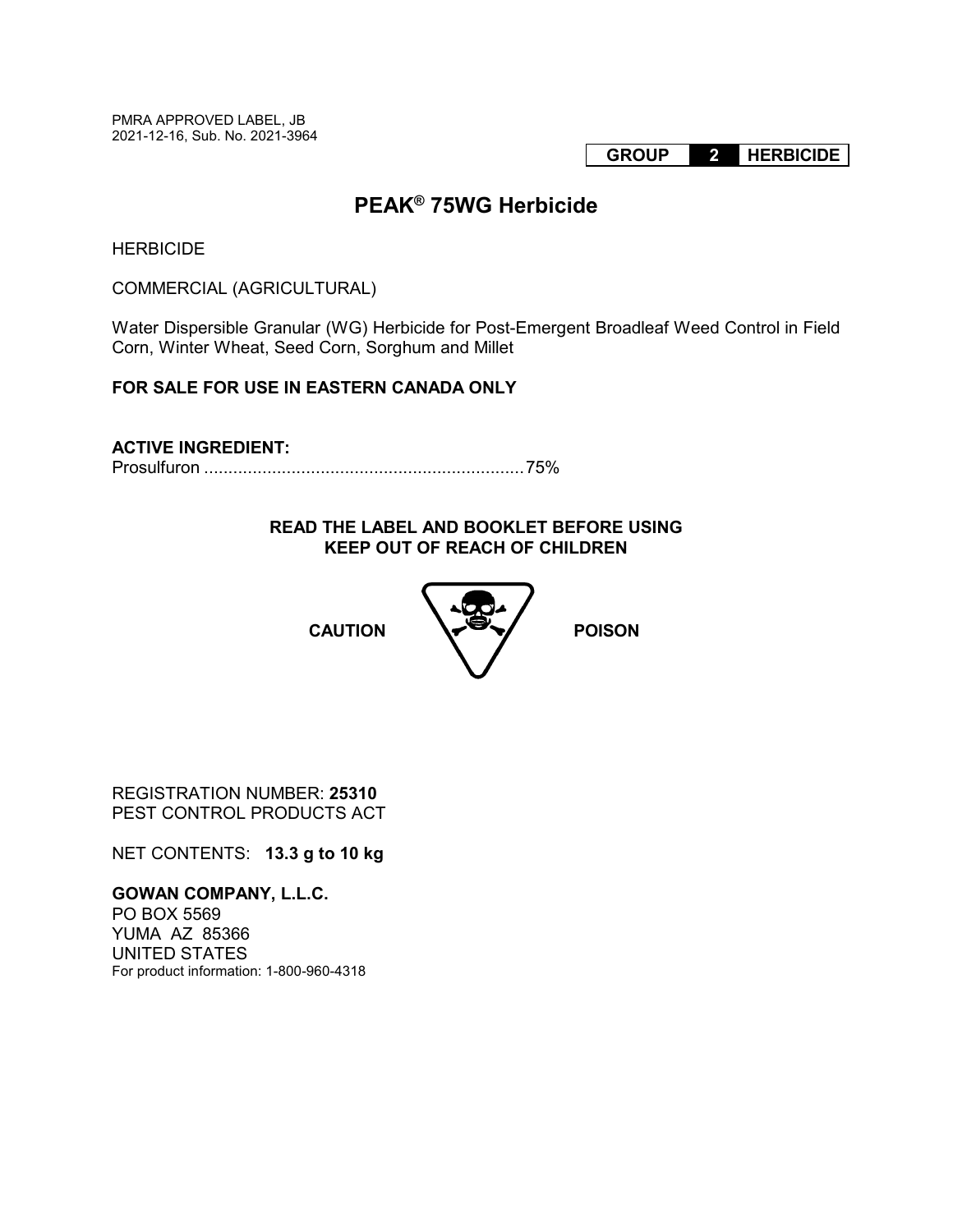# **NOTICE TO USER**

This pest control product is to be used only in accordance with the directions on the label. It is an offence under the Pest Control Products Act to use this product in a way that is inconsistent with the directions on the label.

#### **FIRST AID**

**IN CASE OF POISONING,** contact a physician or a poison control centre **IMMEDIATELY**. Take container, label or product name and Pest Control Product Registration Number with you when seeking medical attention.

**If swallowed,** call a poison control centre or doctor **IMMEDIATELY** for treatment advice. Have person sip a glass of water if able to swallow. Do not induce vomiting unless told to do so by a poison control centre or doctor. Do not give anything by mouth to an unconscious person.

**If in eyes,** hold eye open and rinse slowly and gently with water for 15–20 minutes. Remove contact lenses, if present, after the first 5 minutes, then continue rinsing eye. Call a poison control centre or doctor for treatment advice.

**If on skin or clothing,** take off contaminated clothing. Rinse skin **IMMEDIATELY** with plenty of water for 15–20 minutes. Call a poison control centre or doctor for treatment advice.

**If inhaled,** move person to fresh air. If person is not breathing, call 911 or an ambulance, then give artificial respiration, preferably by mouth-to-mouth, if possible. Call a poison control centre or doctor for further treatment advice.

NEVER GIVE ANYTHING BY MOUTH TO AN UNCONSCIOUS PERSON. Remove patient to safe, uncontaminated area. If victim has ceased breathing, clear airway and start artificial respiration. Obtain medical attention.

#### **TOXICOLOGICAL INFORMATION**

No specific antidote is known. Treat symptomatically. If a large amount has been ingested, induce emesis or lavage stomach. Five (5) mg/kg of activated charcoal suspension (50 g/400 mL of water) can be given to absorb remaining toxicant.

#### **PRECAUTIONS**

KEEP OUT OF THE REACH OF CHILDREN. Harmful if swallowed. Avoid inhalation of dust or spray mist. Avoid contact with skin, eyes and clothing. Wear cotton coveralls over longsleeved shirt, long pants, chemical-resistant gloves, socks and shoes during mixing/loading, application, clean-up and repair. Gloves are not required during groundboom application within a closed cab. Do not eat, drink or smoke while mixing, or during application. Remove contaminated clothing immediately after use. Store and wash contaminated clothing separately from household laundry before reuse. Wash thoroughly with soap and water after handling. Handle and apply only as recommended on this label. Avoid application when weather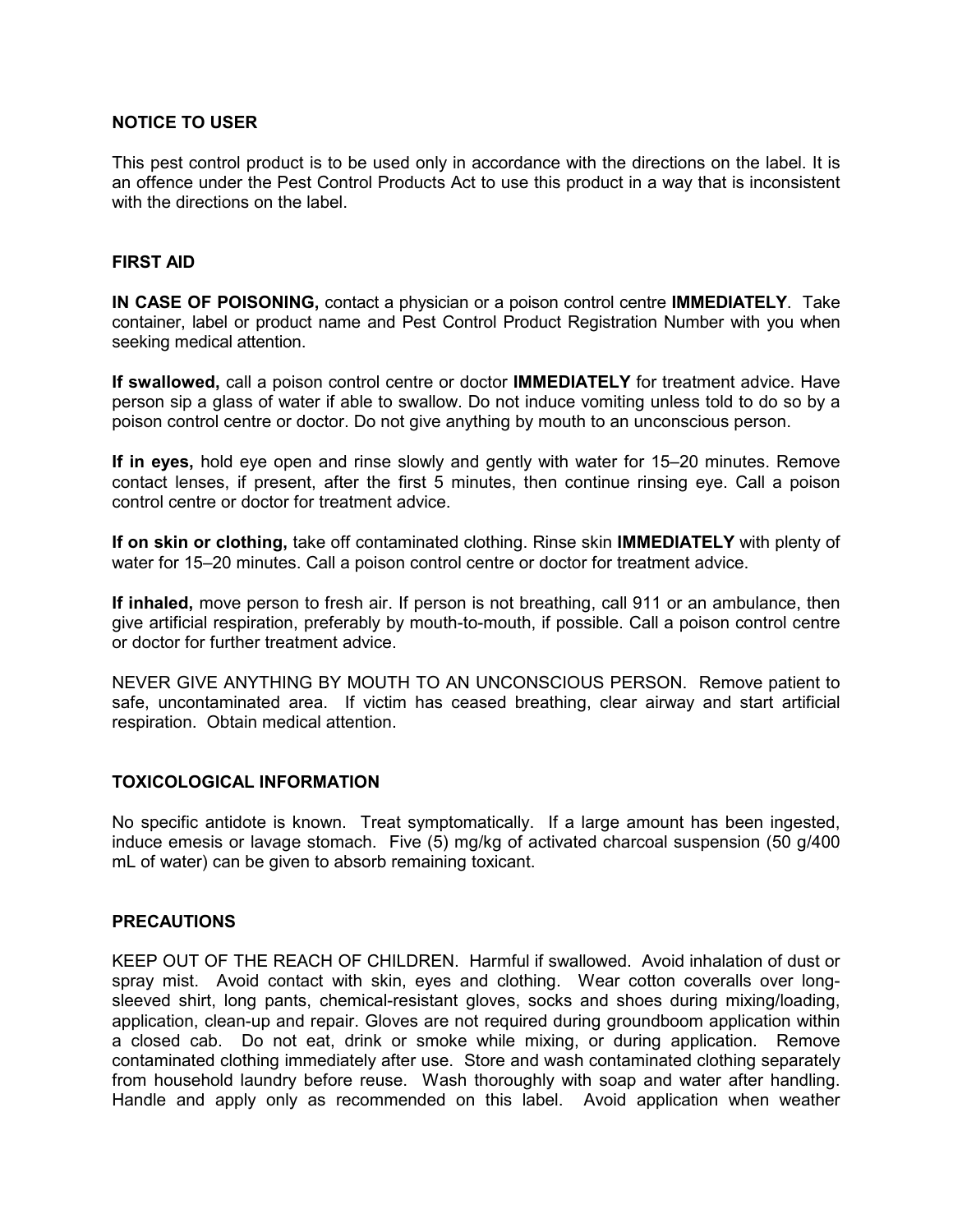conditions favour drift from treated areas. Avoid contamination of food and feed. Do not contaminate streams, lakes, ponds, wetlands, irrigation water, water used by livestock or for domestic purposes. Do not reuse package; see "DECONTAMINATION AND DISPOSAL".

Do not re-enter treated areas within 12 hours after application.

Application is limited to agricultural crops only when there is low risk of drift to areas of human habitation or activity such as houses, cottages, schools and recreational areas, taking into consideration wind speed, wind direction, temperature inversions, application equipment and sprayer settings

#### **DO NOT APPLY BY AIR.**

**CAUTION**: Do not graze or cut corn for forage within 60 days of application. Do not harvest corn grain within 120 days of application. Do not graze or cut sorghum or millet for forage within 60 days of application. Do not graze or cut winter wheat for forage within 45 days after application. Do not harvest winter wheat grain within 75 days of application.

If this pest control product is to be used on a commodity that may be exported to other countries in the world and you require information on acceptable residue levels in these countries, please contact GOWAN COMPANY at 1-800-960-4318.

# **ENVIRONMENTAL PRECAUTIONS**

TOXIC to aquatic organisms and non-target terrestrial plants. Observe buffer zones specified under DIRECTIONS FOR USE.

This product demonstrates the properties and characteristics associated with chemicals detected in groundwater. The use of this product in areas where soils are permeable, particularly where the water table is shallow, may result in groundwater contamination.

To reduce runoff from treated areas into aquatic habitats avoid application areas with moderate to steep slope, compacted soil, or clay.

Avoid application when heavy rain is forecast.

Contamination of aquatic areas as a result of runoff may be reduced by including a vegetative strip between the treated areas and the edge of the water body.

# **STORAGE**

Keep in original packaging during storage. Store above freezing in a dry, well-ventilated area away from other pesticides, fertilizers, food or feed. Prolonged storage at temperatures below 0 °C may cause the soluble bag to become brittle.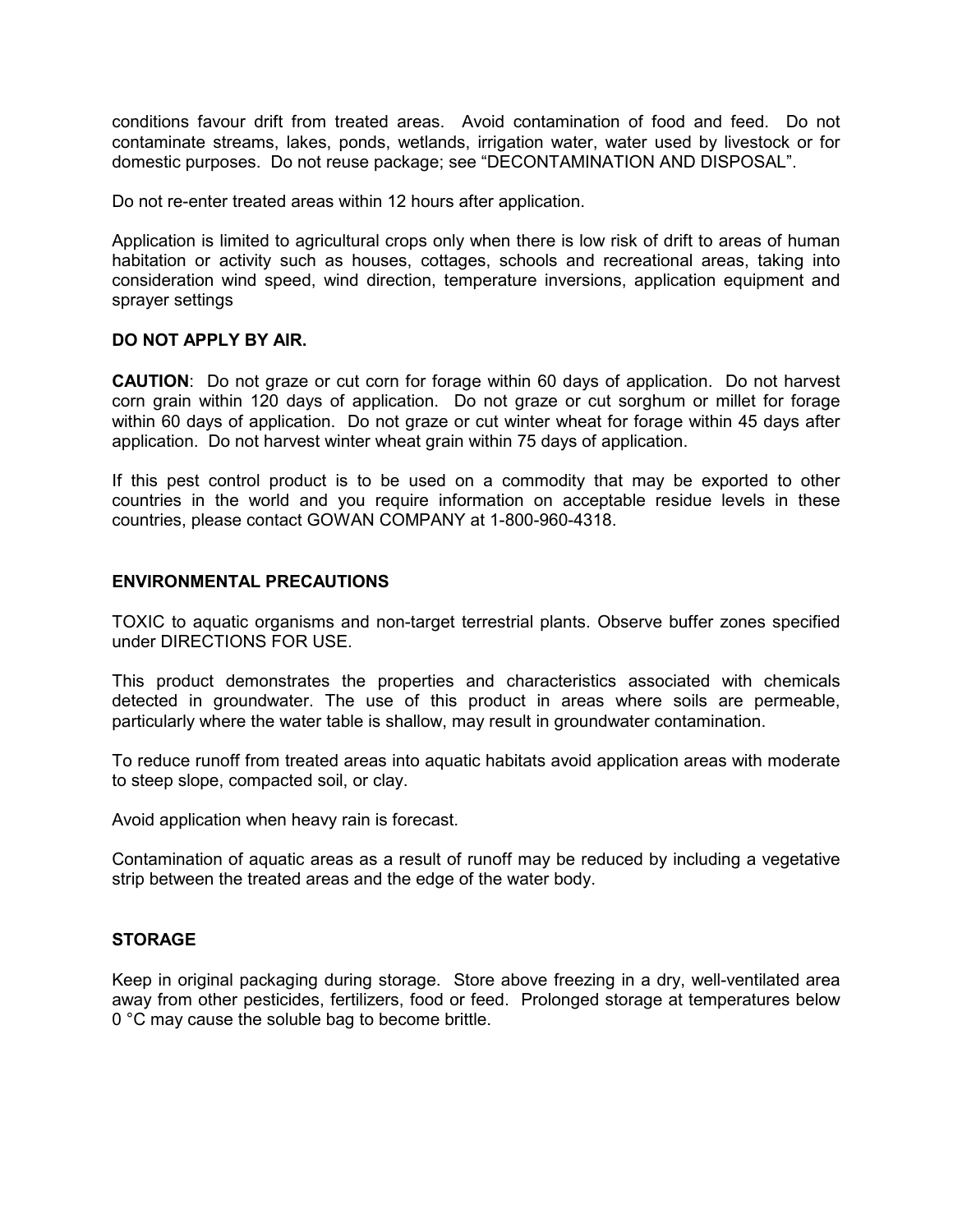# **DECONTAMINATION AND DISPOSAL**

For information on disposal of unused, unwanted product, contact the manufacturer or the provincial regulatory agency. Contact the manufacturer and the provincial regulatory agency in case of a spill, and for clean-up of spills.

# **CONTAINER DISPOSAL:**

#### **For recyclable containers:**

Do not reuse this container for any purpose. This is a recyclable container, and is to be disposed of at a container collection site. Contact your local distributor/dealer or municipality for the location of the nearest collection site. Before taking the container to the collection site:

- 1. Triple- or pressure-rinse the empty container. Add the rinsings to the spray mixture in the tank.
- 2. Make the empty, rinsed container unsuitable for further use.

If there is no container collection site in your area, dispose of the container in accordance with provincial requirements.

#### **For returnable containers:**

DO NOT reuse this container for any purpose. For disposal, this empty container may be returned to the point of purchase (distributor/dealer).

#### **For refillable containers:**

For disposal, this container may be returned to the point of purchase (distributor/dealer). It must be refilled by the distributor/dealer with the same product. Do not reuse this container for any other purpose.

#### **For disposal of unused, unwanted product:**

For information on disposal of unused, unwanted product, contact the manufacturer or the provincial regulatory agency. Contact the manufacturer and the provincial regulatory agency in case of a spill, and for clean-up of spills.

# *IN CASE OF EMERGENCY INVOLVING A MAJOR SPILL, FIRE OR POISONING, CALL 1-800-327-8633 (FASTMED)*

PEAK® is a trademark of a Gowan Company.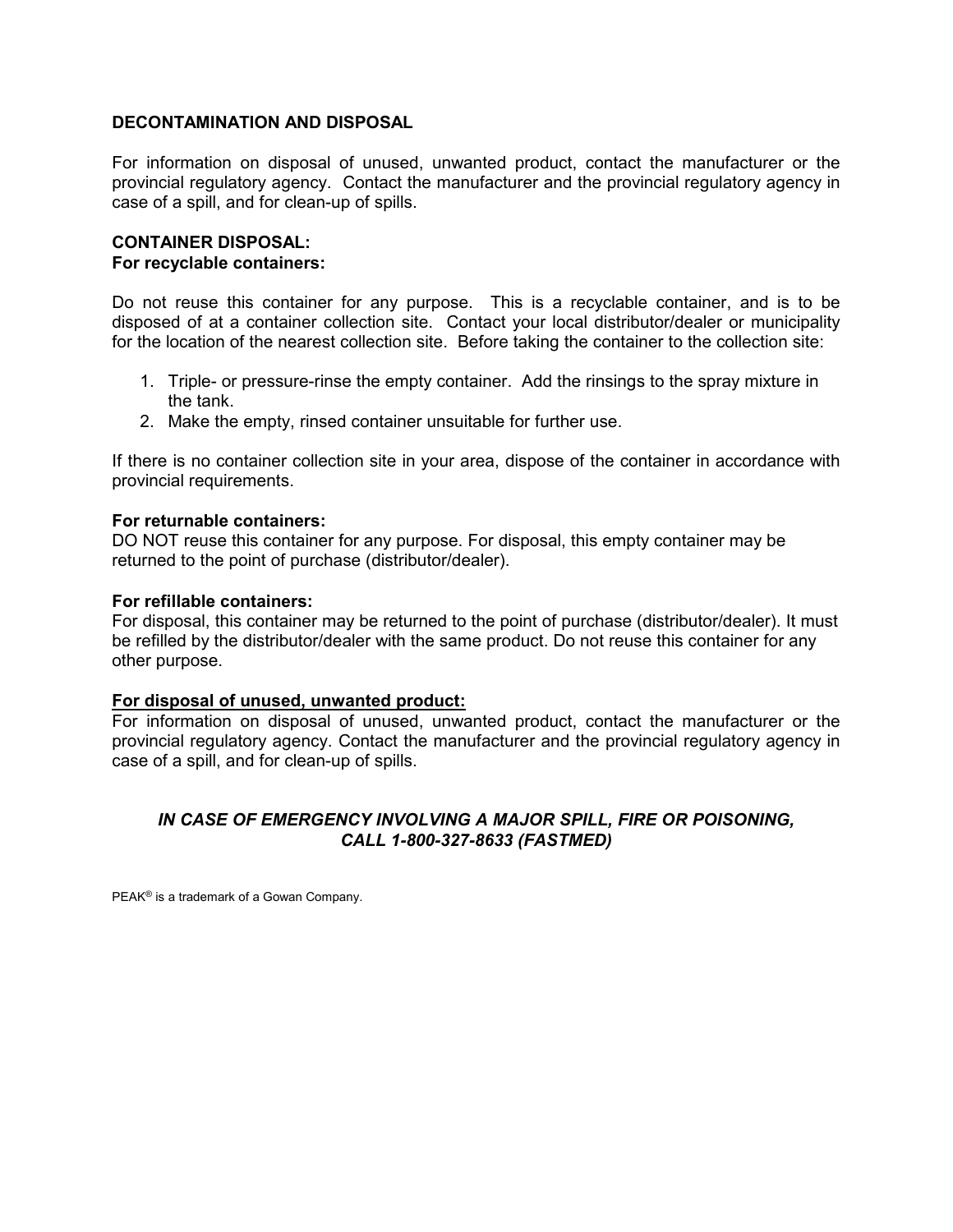**GROUP 2 HERBICIDE**

# **PEAK® 75WG Herbicide**

**HERBICIDE** 

COMMERCIAL (AGRICULTURAL)

Water Dispersible Granular (WG) Herbicide for Post-Emergent Broadleaf Weed Control in Field Corn, Winter Wheat, Seed Corn, Sorghum and Millet

# **FOR SALE FOR USE IN EASTERN CANADA ONLY**

**ACTIVE INGREDIENT:** Prosulfuron .................................................................. 75%

> **READ THE LABEL AND BOOKLET BEFORE USING KEEP OUT OF REACH OF CHILDREN**



REGISTRATION NUMBER: **25310** PEST CONTROL PRODUCTS ACT

**GOWAN COMPANY, L.L.C.**  PO BOX 5569 YUMA AZ 85366 UNITED STATES For product information: 1-800-960-4318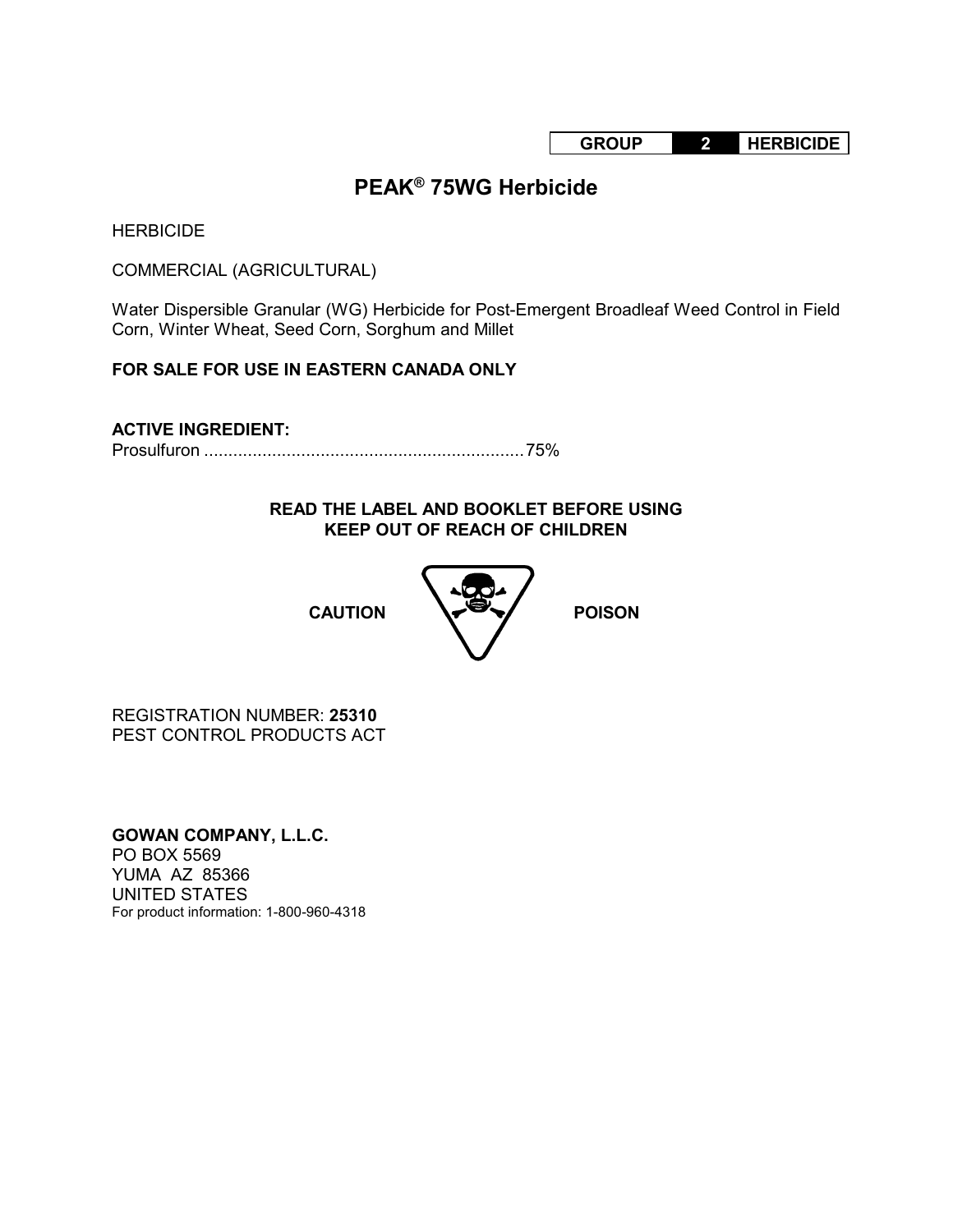# **NOTICE TO USER**

This pest control product is to be used only in accordance with the directions on the label. It is an offence under the *Pest Control Products Act* to use this product in a way that is inconsistent with the directions on the label

# **FIRST AID**

**IN CASE OF POISONING,** contact a physician or a poison control centre **IMMEDIATELY**. Take container, label or product name and Pest Control Product Registration Number with you when seeking medical attention.

**If swallowed,** call a poison control centre or doctor **IMMEDIATELY** for treatment advice. Have person sip a glass of water if able to swallow. Do not induce vomiting unless told to do so by a poison control centre or doctor. Do not give anything by mouth to an unconscious person.

**If in eyes,** hold eye open and rinse slowly and gently with water for 15–20 minutes. Remove contact lenses, if present, after the first 5 minutes, then continue rinsing eye. Call a poison control centre or doctor for treatment advice.

**If on skin or clothing,** take off contaminated clothing. Rinse skin **IMMEDIATELY** with plenty of water for 15–20 minutes. Call a poison control centre or doctor for treatment advice.

**If inhaled,** move person to fresh air. If person is not breathing, call 911 or an ambulance, then give artificial respiration, preferably by mouth-to-mouth, if possible. Call a poison control centre or doctor for further treatment advice.

NEVER GIVE ANYTHING BY MOUTH TO AN UNCONSCIOUS PERSON. Remove patient to safe, uncontaminated area. If victim has ceased breathing, clear airway and start artificial respiration. Obtain medical attention.

#### **TOXICOLOGICAL INFORMATION**

No specific antidote is known. Treat symptomatically. If a large amount has been ingested, induce emesis or lavage stomach. Five (5) mg/kg of activated charcoal suspension (50g/400 mL of water) can be given to absorb remaining toxicant.

#### **PRECAUTIONS**

KEEP OUT OF THE REACH OF CHILDREN. Harmful if swallowed. Avoid inhalation of dust or spray mist. Avoid contact with skin, eyes and clothing. Wear cotton coveralls over long-sleeved shirt, long pants, chemical-resistant gloves, socks and shoes during mixing/loading, application, clean-up and repair. Gloves are not required during groundboom application within a closed cab. Do not eat, drink or smoke while mixing, or during application. Remove contaminated clothing immediately after use. Store and wash contaminated clothing separately from household laundry before reuse. Wash thoroughly with soap and water after handling. Handle and apply only as recommended on this label. Avoid application when weather conditions favour drift from treated areas. Avoid contamination of food and feed. Do not contaminate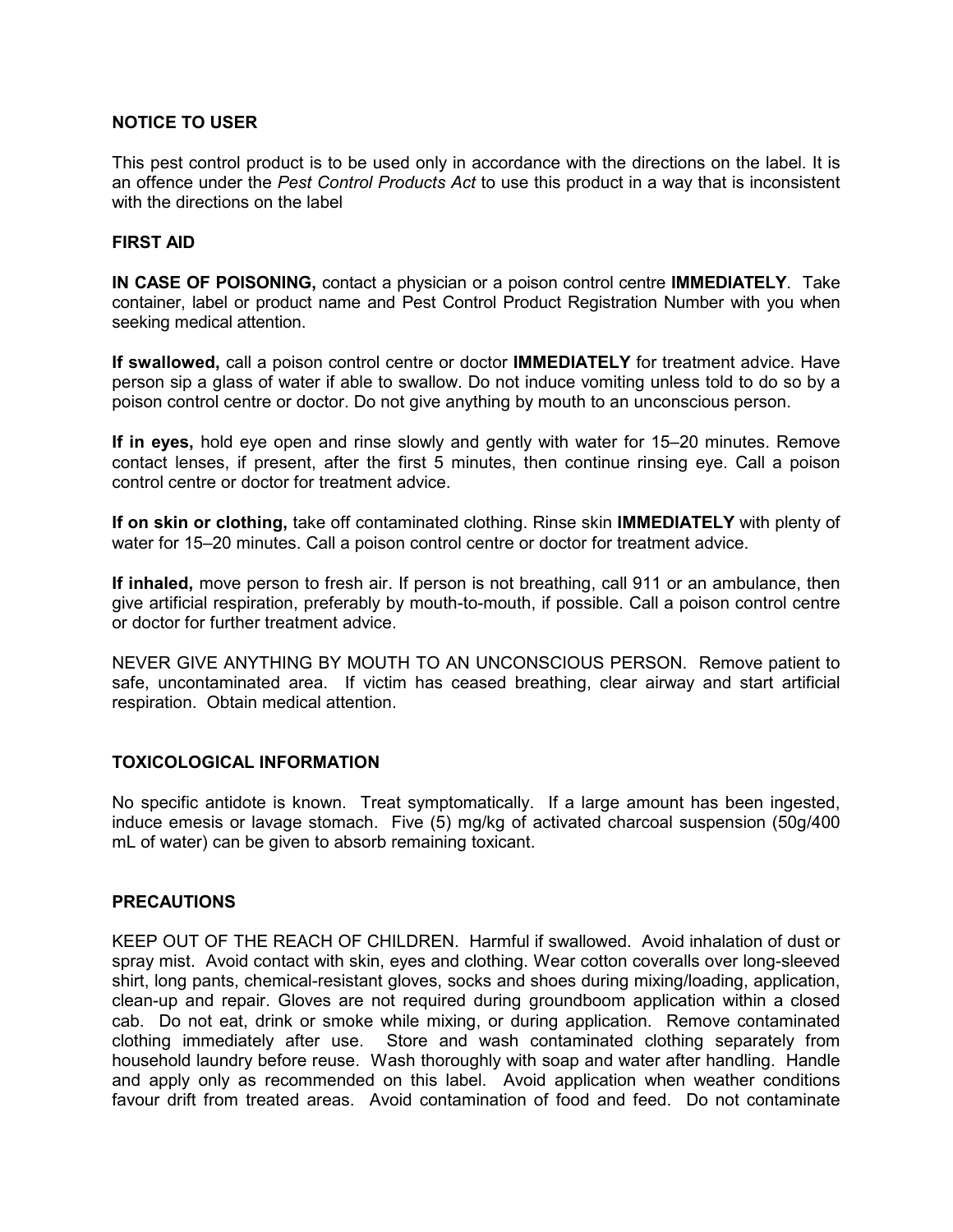streams, lakes, ponds, wetlands, irrigation water, water used by livestock or for domestic purposes. Do not reuse package; see "DECONTAMINATION AND DISPOSAL".

Do not re-enter treated areas within 12 hours after application.

Application is limited to agricultural crops only when there is low risk of drift to areas of human habitation or activity such as houses, cottages, schools and recreational areas, taking into consideration wind speed, wind direction, temperature inversions, application equipment and sprayer settings

#### **DO NOT APPLY BY AIR.**

**CAUTION**: Do not graze or cut corn for forage within 60 days of application. Do not harvest corn grain within 120 days of application. Do not graze or cut sorghum or millet for forage within 60 days of application. Do not graze or cut winter wheat for forage within 45 days after application. Do not harvest winter wheat grain within 75 days of application.

If this pest control product is to be used on a commodity that may be exported to other countries in the world and you require information on acceptable residue levels in these countries, please contact GOWAN COMPANY at 1-800-960-4318.

#### **ENVIRONMENTAL PRECAUTIONS**

TOXIC to aquatic organisms and non-target terrestrial plants. Observe buffer zones specified under DIRECTIONS FOR USE.

This product demonstrates the properties and characteristics associated with chemicals detected in groundwater. The use of this product in areas where soils are permeable, particularly where the water table is shallow, may result in groundwater contamination.

To reduce runoff from treated areas into aquatic habitats avoid application areas with moderate to steep slope, compacted soil, or clay.

Avoid application when heavy rain is forecast.

Contamination of aquatic areas as a result of runoff may be reduced by including a vegetative strip between the treated areas and the edge of the water body.

# **STORAGE**

Keep in original packaging during storage. Store above freezing in a dry, well-ventilated area away from other pesticides, fertilizers, food or feed. Prolonged storage at temperatures below 0 °C may cause the soluble bag to become brittle.

# **DECONTAMINATION AND DISPOSAL**

For information on disposal of unused, unwanted product, contact the manufacturer or the provincial regulatory agency. Contact the manufacturer and the provincial regulatory agency in case of a spill, and for clean-up of spills.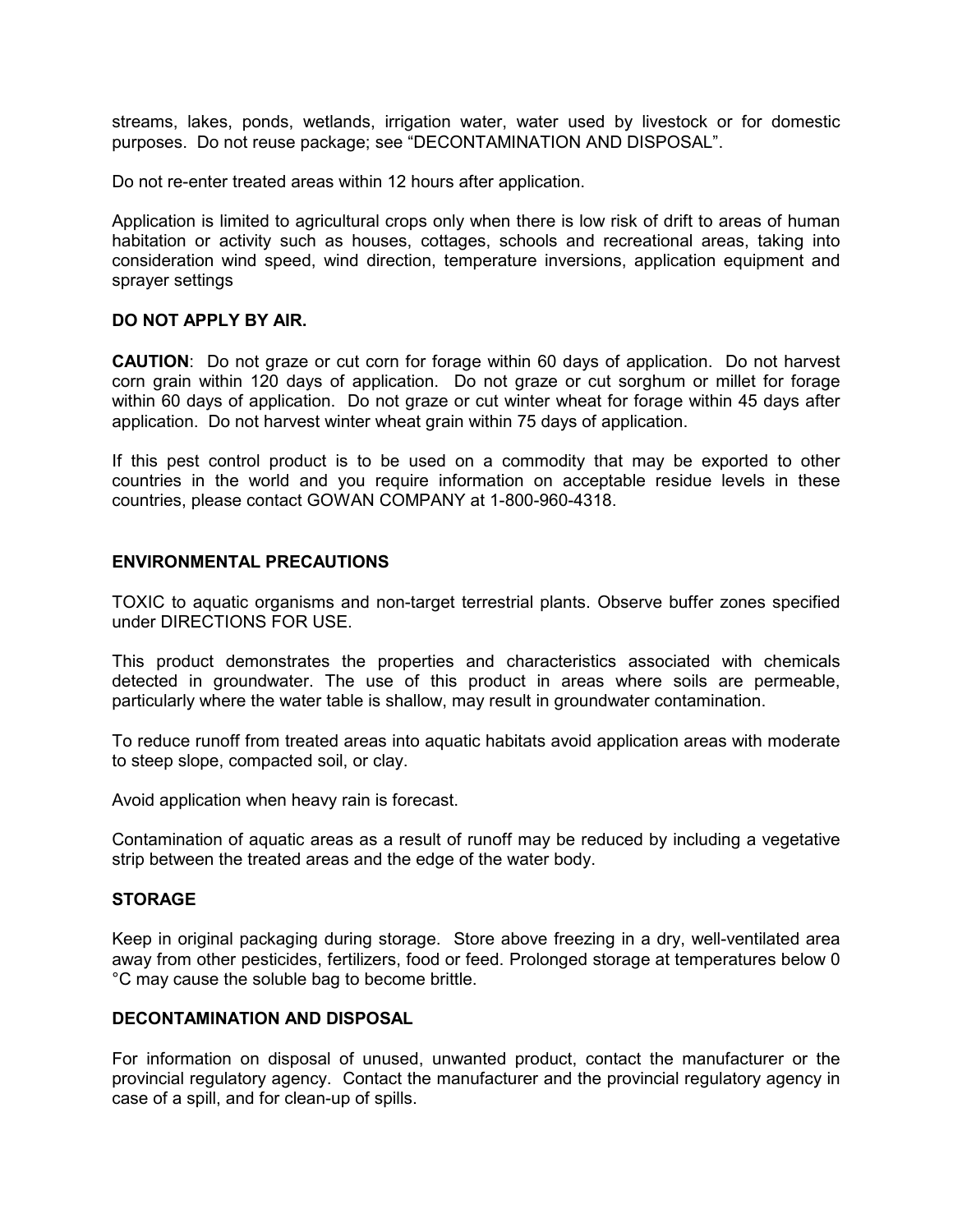# **CONTAINER DISPOSAL:**

#### **For recyclable containers:**

Do not reuse this container for any purpose. This is a recyclable container, and is to be disposed of at a container collection site. Contact your local distributor/dealer or municipality for the location of the nearest collection site. Before taking the container to the collection site:

- 1. Triple- or pressure-rinse the empty container. Add the rinsings to the spray mixture in the tank.
- 2. Make the empty, rinsed container unsuitable for further use.

If there is no container collection site in your area, dispose of the container in accordance with provincial requirements.

#### **For returnable containers:**

DO NOT reuse this container for any purpose. For disposal, this empty container may be returned to the point of purchase (distributor/dealer).

# **For refillable containers:**

For disposal, this container may be returned to the point of purchase (distributor/dealer). It must be refilled by the distributor/dealer with the same product. Do not reuse this container for any other purpose.

# **For disposal of unused, unwanted product:**

For information on disposal of unused, unwanted product, contact the manufacturer or the provincial regulatory agency. Contact the manufacturer and the provincial regulatory agency in case of a spill, and for clean-up of spills.

# *IN CASE OF EMERGENCY INVOLVING A MAJOR SPILL, FIRE OR POISONING CALL 1-800-327-8633 (FASTMED)*

#### **GENERAL INFORMATION**

PEAK 75WG Herbicide is a water dispersible granular herbicide for selective post-emergent control of broadleaf weeds in field corn, winter wheat, forage sorghum, forage millet, and seed corn. PEAK 75WG Herbicide is recommended for use in these crops in Eastern Canada. It is non-corrosive, non-flammable and non-volatile. PEAK 75WG Herbicide is absorbed through the leaves and is rapidly translocated to the plant's growing points. PEAK 75WG Herbicide has a high level of crop safety and is active on many broadleaf weeds at a variety of growth stages. PEAK 75WG Herbicide can be applied as a solo herbicide treatment or in tank mix with a registered herbicide with a different mode of action and an overlapping broadleaf weed spectrum.

Thorough coverage of the weeds is essential for effective control and/or suppression with the PEAK 75WG Herbicide and tank mixes. Depending on the weed species and growing conditions, visual symptoms of dying weeds (discolouration) take 1-3 weeks to appear. Symptoms are first visible in the youngest tissues. Death of plants usually occurs 2-4 weeks after application. Under unfavourable environmental conditions such as drought, heat, flooding, prolonged cool temperatures or insufficient fertility, adequate control may not be achieved and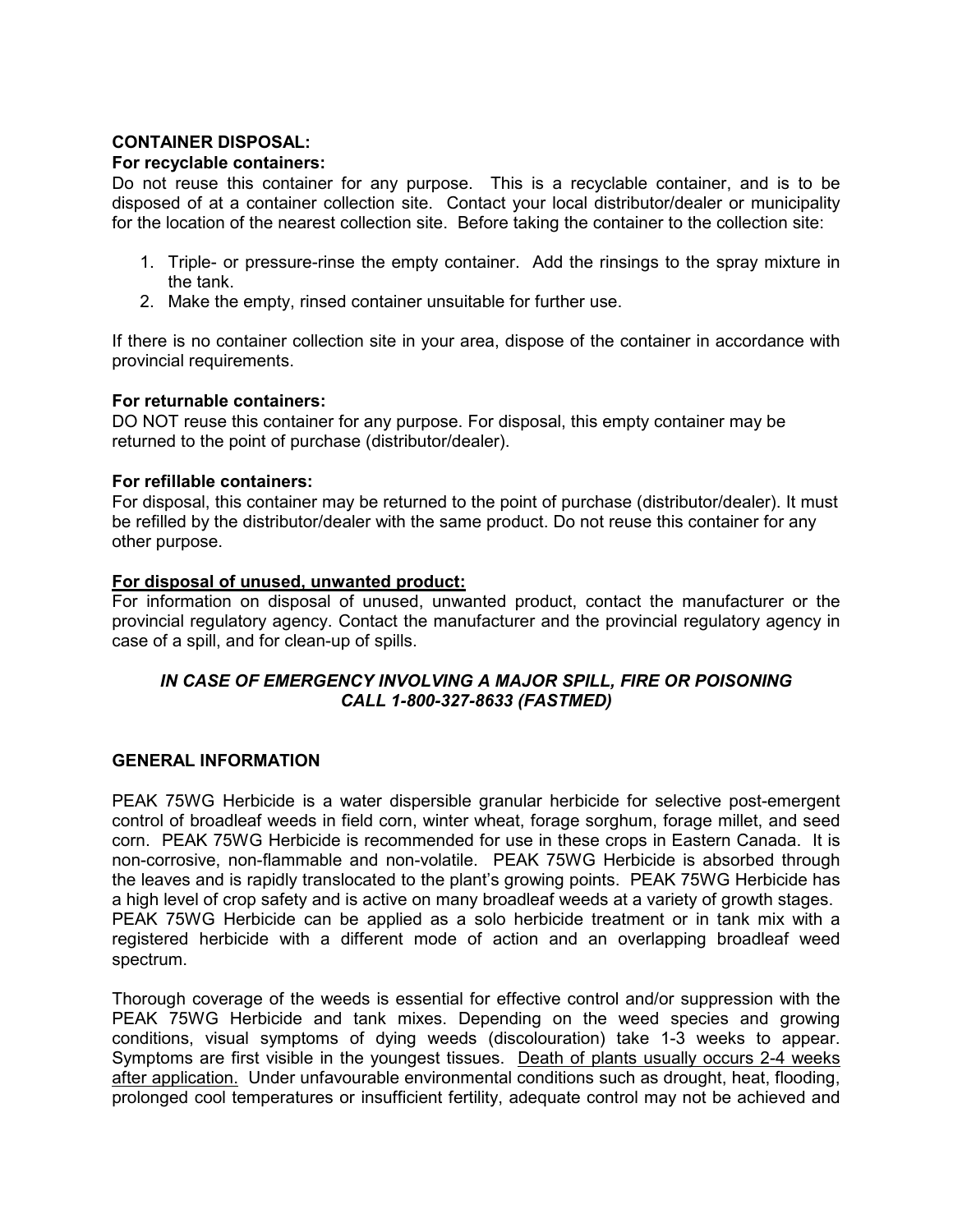re-growth may occur.

Weed control may also be reduced if the crop canopy has closed in over the weeds, intercepting the spray.

Certain other crops may be sensitive to low concentrations of PEAK 75WG Herbicide in the soil. Therefore, careful consideration should be given to crop rotation plans prior to using PEAK 75WG Herbicide (refer to *"RECROPPING GUIDELINES"*).

#### **DIRECTIONS FOR USE**

As this product is not registered for the control of pests in aquatic systems, DO NOT use to control aquatic pests.

**DO NOT** contaminate irrigation or drinking water supplies or aquatic habitats by cleaning of equipment or disposal of wastes.

Field sprayer application: DO NOT apply during period of dead calm. Avoid application of this product when winds are gusty. DO NOT apply with spray droplets smaller than the American Society of Agricultural Engineers (ASAE) medium classification. Boom height must be 60 cm or less above the crop or ground.

DO NOT apply by air.

#### **Buffer zones**

Use the following spray methods or equipment DO NOT require a buffer zone: hand-held or backpack sprayer and spot treatment.

The buffer zones specified in the table below are required between the point of direct application and the closest downwind edge of sensitive terrestrial habitats (such as grasslands, forested areas, shelter belts, woodlots, hedgerows, riparian areas and shrublands) and sensitive freshwater habitats (such as lakes, rivers, sloughs, ponds, prairie potholes, creeks, marshes, streams, reservoirs and wetlands).

|                          |                                                                     | Spray Buffer Zones (metres) Required for the<br>Protection of: |                      |                     |  |
|--------------------------|---------------------------------------------------------------------|----------------------------------------------------------------|----------------------|---------------------|--|
| Method of<br>application | Crop                                                                | Freshwater Habitat of<br>Depths:                               |                      | Terrestrial habitat |  |
|                          |                                                                     | Less than<br>1 m                                               | Greater<br>than $1m$ |                     |  |
| Field<br>sprayer         | Field corn,<br>winter wheat,<br>seed corn,<br>sorghum and<br>millet |                                                                | 0                    | 2                   |  |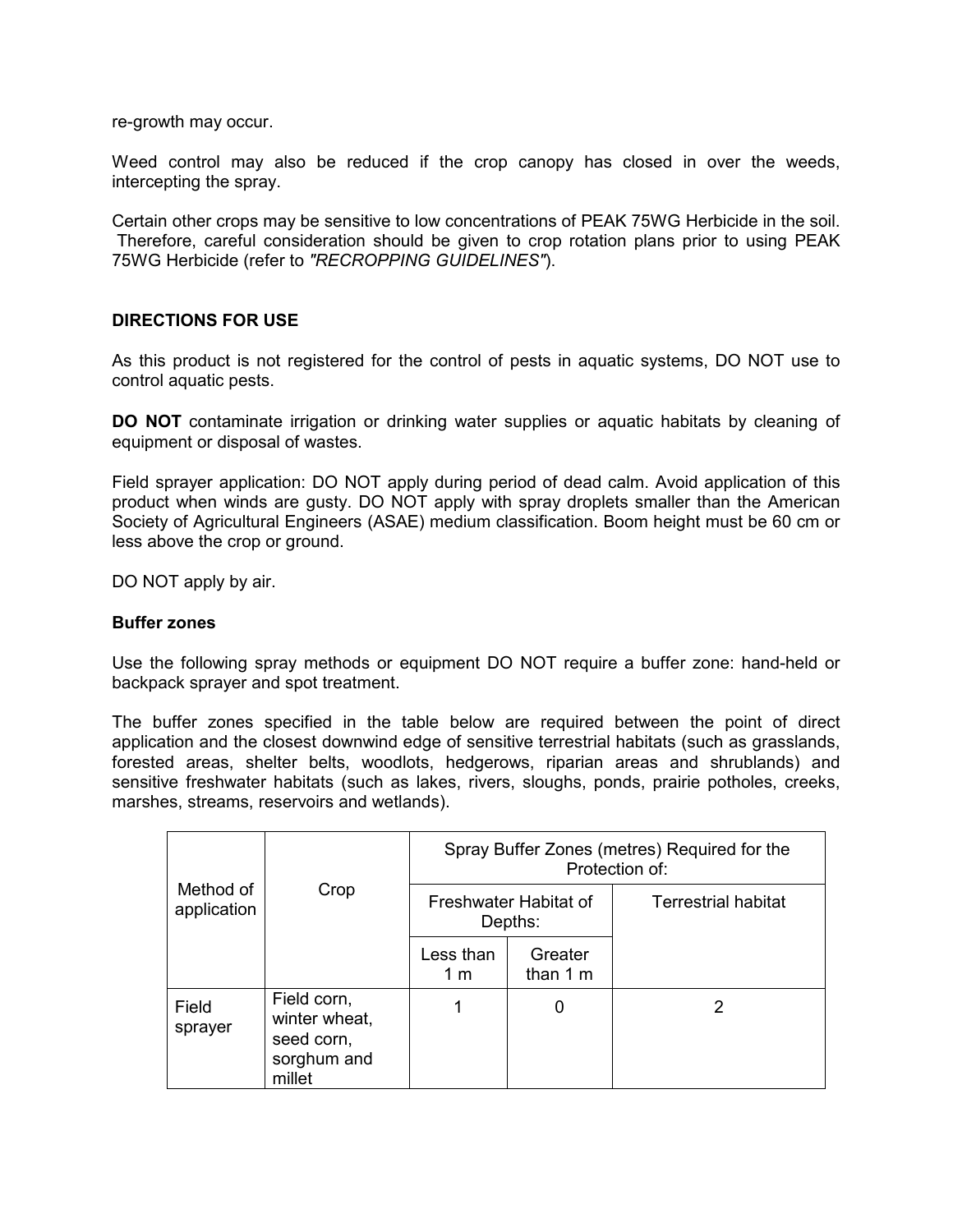When tank mixes are permitted, consult the labels of the tank-mix partners and observe the largest (most restrictive) buffer zone of the products involved in the tank mixture and apply using the coarsest spray (ASAE) DFR category indicated on the labels for those tank mix partners.

The buffer zones for this product can be modified based on weather conditions and spray equipment configuration by accessing the Buffer Zone Calculator on the Pesticide portion of the Canada.ca web site.

# **DIRECTIONS FOR USE – FIELD CORN**

# **BROADLEAF WEED CONTROL**

# **Timing of Application:**

Apply PEAK 75WG Herbicide as a broadcast spray with a recommended surfactant, or with a tank mix partner and a recommended surfactant, to **corn between the two and seven leaf stages**. Since corn is very tolerant to PEAK 75WG Herbicide, application timing should be determined by weed growth. For optimum results, apply to actively growing weeds in the recommended leaf stage (Refer to *"WEEDS CONTROLLED- FIELD CORN"* section below).

#### **Surfactant:**

PEAK 75WG Herbicide must be applied with a recommended non-ionic surfactant or crop oil concentrate (Refer to *"MIXING AND SPRAYING INSTRUCTIONS"*).

# **Tank Mixing:**

PEAK 75WG Herbicide can be applied as a solo herbicide treatment with a non-ionic surfactant (AGRAL 90<sup>®</sup>, Agsurf<sup>®</sup>, or Citowett Plus<sup>®</sup>) or a Crop Oil Concentrate (Assist<sup>®</sup>), as well as tank mixed with one of Banvel II Herbicide or Banvel Dry EG Herbicide. **Do not use Crop Oil Concentrate if tank mixing with all Ultim® herbicide formulations or Accent®herbicide.** See table below.

| PEAK 75WG Herbicide at 13.3 g/ha + non-ionic surfactant at 0.2% v/v or Crop Oil Concentrate at<br>1.0% $v/v$ |                                                 |  |  |  |
|--------------------------------------------------------------------------------------------------------------|-------------------------------------------------|--|--|--|
| <b>Weeds Supressed:</b>                                                                                      | <b>Recommended Growth Stage at Application:</b> |  |  |  |
| Buckwheat, Wild                                                                                              | 1 - 6 leaves                                    |  |  |  |
| Lady's Thumb                                                                                                 | 1 - 4 leaves                                    |  |  |  |
| Lamb's-Quarters (including triazine-tolerant                                                                 | 1 - 6 leaves                                    |  |  |  |
| biotypes)                                                                                                    |                                                 |  |  |  |
| Mustard, Wild*                                                                                               | 2 - 12 leaves, prior to flowering               |  |  |  |
| Pigweed, Redroot (including triazine-tolerant                                                                | 1 - 6 leaves                                    |  |  |  |
| biotypes)                                                                                                    |                                                 |  |  |  |
| Ragweed, Common                                                                                              | 1 - 8 leaves                                    |  |  |  |
| Velvetleaf                                                                                                   | 1 - 6 leaves                                    |  |  |  |
|                                                                                                              |                                                 |  |  |  |

control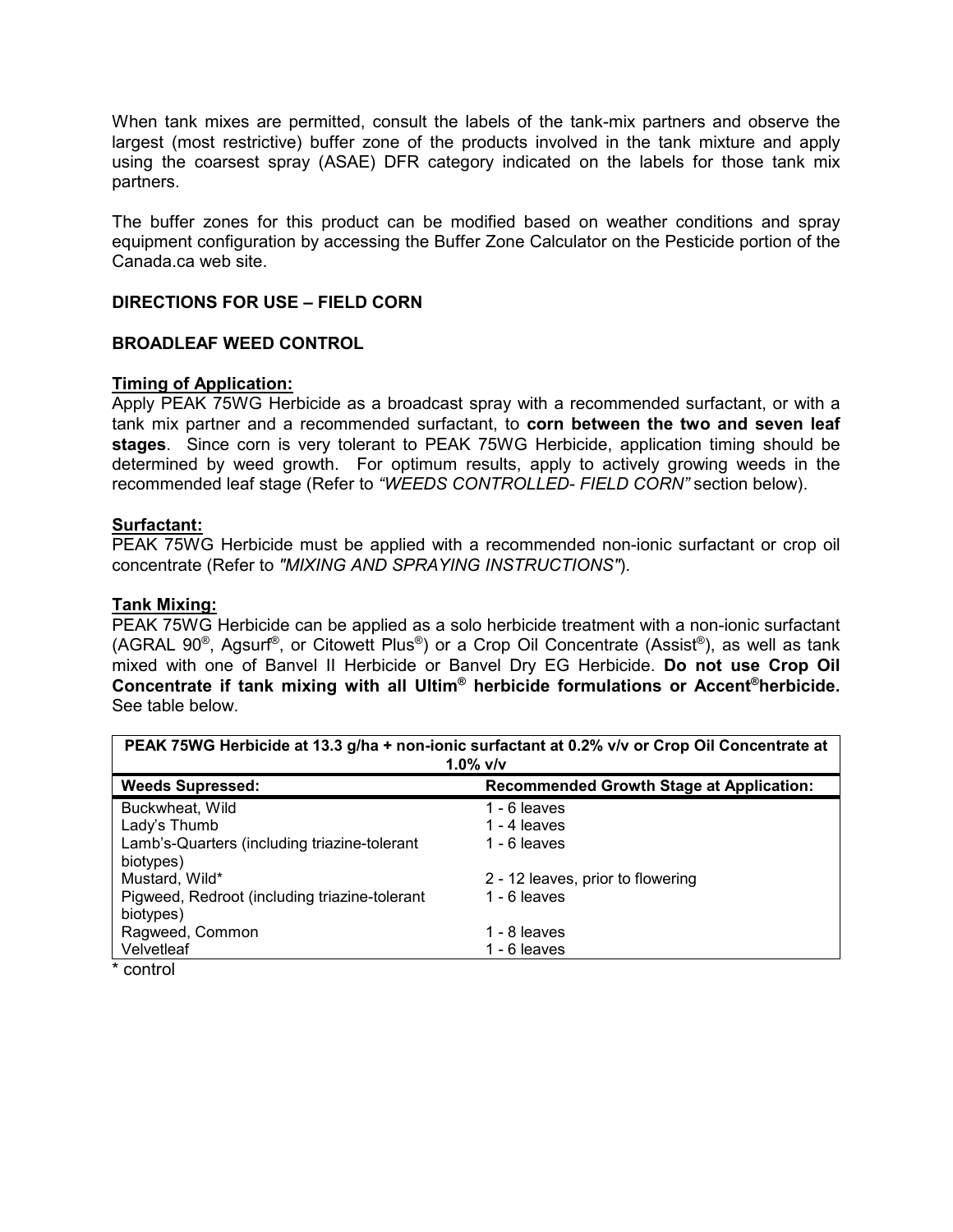| PEAK 75WG Herbicide at 13.3 g/ha + Banvel II Herbicide at 0.3 L/ha or Banvel Dry EG Herbicide<br>at 0.2 kg/ha + non-ionic surfactant at 0.2% v/v or Crop Oil Concentrate at 1.0% v/v |  |  |  |
|--------------------------------------------------------------------------------------------------------------------------------------------------------------------------------------|--|--|--|
| <b>Recommended Growth Stage at Application:</b>                                                                                                                                      |  |  |  |
| 1 - 6 leaves                                                                                                                                                                         |  |  |  |
| 1 - 6 leaves                                                                                                                                                                         |  |  |  |
| 1 - 4 $leaves$                                                                                                                                                                       |  |  |  |
| 1 - 6 leaves                                                                                                                                                                         |  |  |  |
|                                                                                                                                                                                      |  |  |  |
| 2 - 12 leaves, prior to flowering                                                                                                                                                    |  |  |  |
| 1 - 6 leaves                                                                                                                                                                         |  |  |  |
|                                                                                                                                                                                      |  |  |  |
| 1 - 8 leaves                                                                                                                                                                         |  |  |  |
| 1 - 6 leaves                                                                                                                                                                         |  |  |  |
|                                                                                                                                                                                      |  |  |  |

\* Controlled only with PEAK 75WG Herbicide + Banvel II herbicide tank mix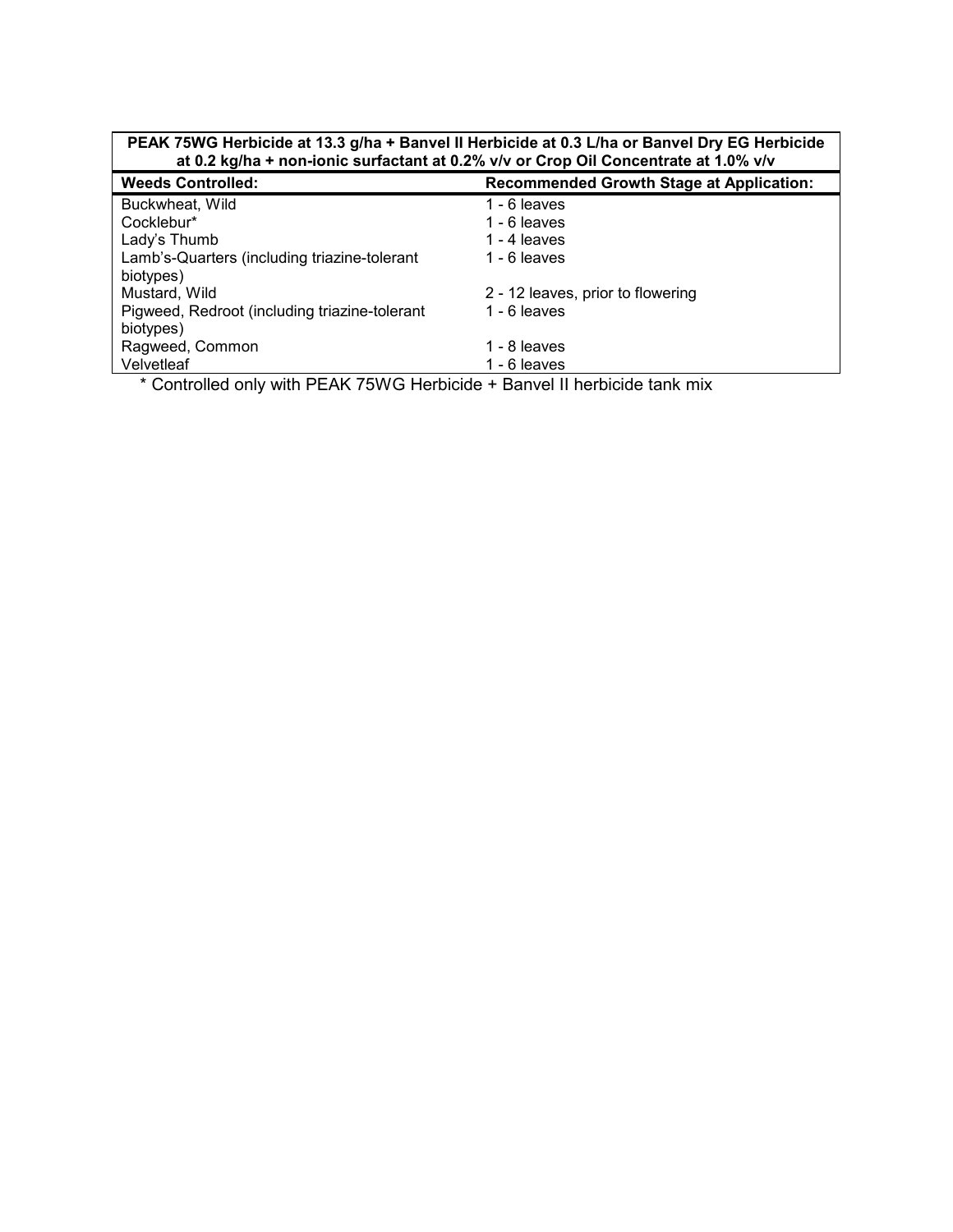# **BROADLEAF WEEDS AND ANNUAL GRASS CONTROL:**

PEAK 75WG Herbicide plus Banvel II Herbicide or Banvel Dry EG Herbicide can be tank mixed with either Ultim herbicide or Accent herbicide to provide one-pass control of the broadleaf weeds and annual grass weeds as listed with each 3-way tank mix. See the table below for list of weeds controlled and rates of use for tank mixes containing Ultim herbicide or Accent herbicide. Apply tank mixes containing Ultim herbicide from the 2 to 6 leaf stage of corn. Tank mixes with Accent herbicide can be applied from the 2 to 7 leaf stages of corn.

| <b>WEEDS</b>                                                                                        | <b>PEAK 75WG Herbicide</b>                                              |             | <b>BROADLEAF WEED</b><br><b>PARTNER</b>             |             |                                      | <b>GRASS CONTROL</b><br><b>PARTNER</b> |
|-----------------------------------------------------------------------------------------------------|-------------------------------------------------------------------------|-------------|-----------------------------------------------------|-------------|--------------------------------------|----------------------------------------|
| <b>CONTROLLED</b>                                                                                   |                                                                         | <b>RATE</b> |                                                     | <b>RATE</b> |                                      | <b>RATE</b>                            |
| Buckwheat,<br>Wild*<br>$(1-6$ leaves)<br>Lady's Thumb                                               | PEAK 75WG<br>Herbicide + a<br>recommended<br>non-ionic<br>surfactant at | 13.3 g/ha   | Plus one of:<br><b>Banvel II</b><br>Herbicide<br>Or | $0.3$ L/ha  | Plus:<br>Accent<br>75DF<br>herbicide | 33.4 g/ha                              |
| $(1-4$ leaves)<br>Lamb's Quarters<br>(including<br>triazine tolerant<br>biotypes)<br>$(1-6$ leaves) | $0.2\%$ v/v                                                             |             | <b>Banvel Dry</b><br>EG<br>Herbicide                | 0.2 Kg/ha   |                                      |                                        |
| Mustard, Wild<br>(2-12 leaves,<br>prior to<br>flowering)                                            |                                                                         |             |                                                     |             |                                      |                                        |
| Pigweed,<br>Redroot<br>(including<br>triazine tolerant<br>biotypes)<br>$(1-6$ leaves)               |                                                                         |             |                                                     |             |                                      |                                        |
| Ragweed,<br>Common<br>$(1-8$ leaves)                                                                |                                                                         |             |                                                     |             |                                      |                                        |
| Velvetleaf*<br>$(1-6$ leaves)                                                                       |                                                                         |             |                                                     |             |                                      |                                        |
| Green Foxtail*<br>$(1-6$ leaves)                                                                    |                                                                         |             |                                                     |             |                                      |                                        |
| Yellow Foxtail*<br>$(1-6$ leaves)                                                                   |                                                                         |             |                                                     |             |                                      |                                        |
| <b>Barnyard Grass</b><br>$(1-6$ leaves)                                                             |                                                                         |             |                                                     |             |                                      |                                        |

#### **FIELD CORN:**

\* suppression only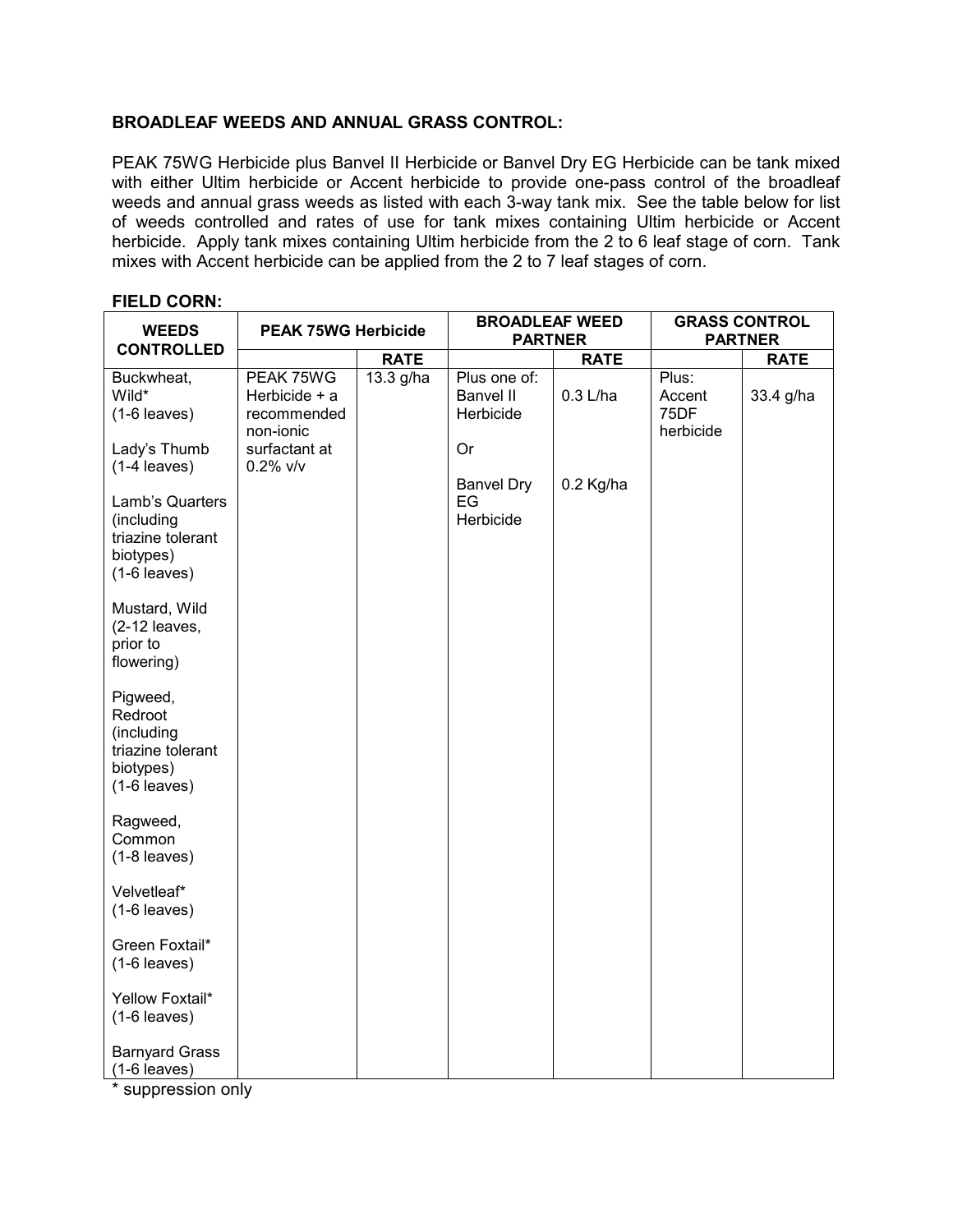# **FIELD CORN:**

| <b>WEEDS</b>                                                                          | <b>PEAK 75WG Herbicide</b>                |             | <b>BROADLEAF WEED</b><br><b>PARTNER</b> |             |                                     | <b>GRASS CONTROL</b><br><b>PARTNER</b> |
|---------------------------------------------------------------------------------------|-------------------------------------------|-------------|-----------------------------------------|-------------|-------------------------------------|----------------------------------------|
| <b>CONTROLLED</b>                                                                     |                                           | <b>RATE</b> |                                         | <b>RATE</b> |                                     | <b>RATE</b>                            |
| Buckwheat, Wild<br>$(1-6$ leaves)                                                     | PEAK 75WG<br>Herbicide + a<br>recommended | 13.3 g/ha   | <b>Plus one</b><br>of:                  |             | Plus:                               | 66.7g/ha                               |
| Lady's Thumb<br>$(1-4$ leaves)                                                        | non-ionic<br>surfactant at<br>$0.2\%$ v/v |             | <b>Banvel II</b><br>Herbicide           | $0.3$ L/ha  | <b>Ultim</b><br>37.4DF<br>herbicide |                                        |
| Lamb's Quarters<br>(including                                                         |                                           |             | Or                                      |             | Or                                  |                                        |
| triazine tolerant<br>biotypes)<br>$(1-6$ leaves)                                      |                                           |             | <b>Banvel Dry</b><br>EG<br>Herbicide    | 0.2 Kg/ha   | Ultim                               | 33.7g/ha                               |
| Mustard, Wild                                                                         |                                           |             |                                         |             | 75DF<br>herbicide                   |                                        |
| $(2-12$ leaves,<br>prior to<br>flowering)                                             |                                           |             |                                         |             |                                     |                                        |
| Pigweed,<br>Redroot<br>(including<br>triazine tolerant<br>biotypes)<br>$(1-6$ leaves) |                                           |             |                                         |             |                                     |                                        |
| Ragweed,<br>Common<br>$(1-8$ leaves)                                                  |                                           |             |                                         |             |                                     |                                        |
| Velvetleaf*<br>$(1-6$ leaves)                                                         |                                           |             |                                         |             |                                     |                                        |
| <b>Green Foxtail</b><br>$(1-6$ leaves)                                                |                                           |             |                                         |             |                                     |                                        |
| Yellow Foxtail**<br>$(1-6$ leaves)                                                    |                                           |             |                                         |             |                                     |                                        |
| <b>Barnyard Grass</b><br>$(1-6$ leaves)                                               |                                           |             |                                         |             |                                     |                                        |

\* Suppression only

\*\* Suppression only with PEAK 75WG Herbicide + Banvel Dry EG Herbicide + Ultim 75DF Herbicide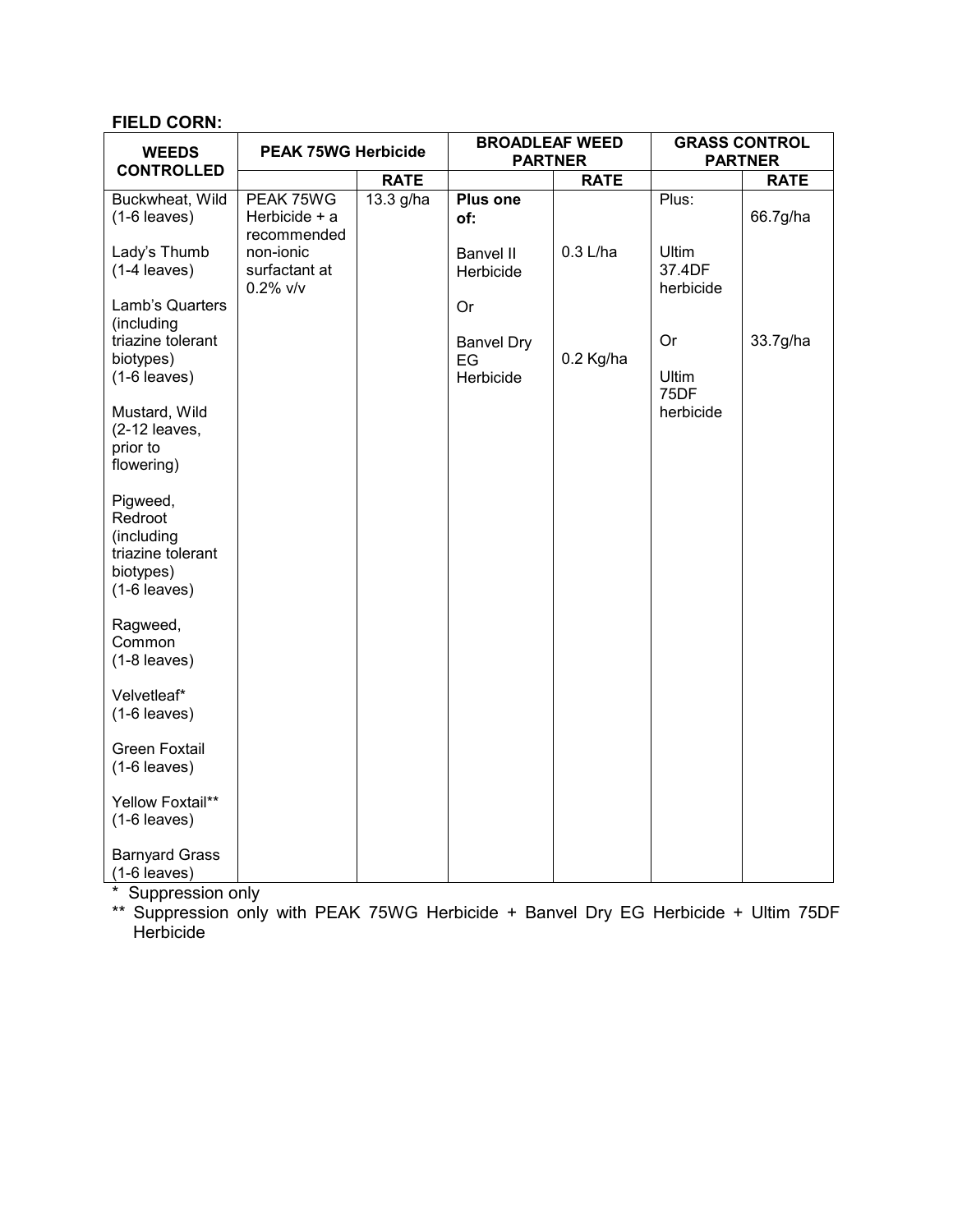# **DIRECTIONS FOR USE – WINTER WHEAT**

#### **BROADLEAF WEED CONTROL**

#### **Timing of Application:**

Apply PEAK 75WG Herbicide as a broadcast spray to **wheat up to and including BBCH Growth Stage 32 (beginning of stem elongation)**. Since wheat is very tolerant to PEAK 75WG Herbicide, application timing should be determined by weed growth. For optimum results, apply to actively growing weeds in the recommended leaf stage (Refer to *"WEEDS CONTROLLED- WINTER WHEAT"* section below).

#### **Surfactant:**

PEAK 75WG Herbicide must be applied with a recommended non-ionic surfactant. Do not use a crop-oil concentrate (Refer to *"MIXING AND SPRAYING INSTRUCTIONS"*).

#### **Tank Mixing:**

PEAK 75WG Herbicide can be applied as a solo herbicide treatment with a non-ionic surfactant (AGRAL 90, Agsurf, or Citowett Plus), as well as tank mixed with Pardner Herbicide. **Do not use Crop Oil Concentrate for use on winter wheat.**

See table below.

| PEAK 75WG Herbicide at 13.3 g/ha + non-ionic surfactant at 0.2% v/v |                                                 |  |
|---------------------------------------------------------------------|-------------------------------------------------|--|
| <b>Weeds Supressed:</b>                                             | <b>Recommended Growth Stage at Application:</b> |  |
| Buckwheat, Wild                                                     | 1 - 6 leaves                                    |  |
| Lady's Thumb                                                        | 1 - 4 leaves                                    |  |
| Lamb's-Quarters (including triazine-tolerant                        | 1 - 6 leaves                                    |  |
| biotypes)                                                           |                                                 |  |
| Mustard, Wild*                                                      | 2 - 12 leaves, prior to flowering               |  |
| Pigweed, Redroot (including triazine-tolerant                       | 1 - 6 leaves                                    |  |
| biotypes)                                                           |                                                 |  |
| Ragweed, Common                                                     | 1 - 8 leaves                                    |  |
| Velvetleaf                                                          | 1 - 6 leaves                                    |  |
| * ------                                                            |                                                 |  |

\* control

| PEAK 75WG Herbicide at 13.3 g/ha + Pardner at 0.5 L/ha + non-ionic surfactant at 0.2% v/v |                                                 |  |
|-------------------------------------------------------------------------------------------|-------------------------------------------------|--|
| <b>Weeds Controlled:</b>                                                                  | <b>Recommended Growth Stage at Application:</b> |  |
| Buckwheat, Wild                                                                           | 1 - 6 leaves                                    |  |
| Lady's Thumb                                                                              | 1 - 4 leaves                                    |  |
| Lamb's-Quarters (including triazine-tolerant                                              | 1 - 6 leaves                                    |  |
| biotypes)                                                                                 |                                                 |  |
| Mustard, Wild                                                                             | 2 - 12 leaves, prior to flowering               |  |
| Pigweed, Redroot (including triazine-tolerant                                             | 1 - 6 leaves                                    |  |
| biotypes)                                                                                 |                                                 |  |
| Ragweed, Common                                                                           | 1 - 6 leaves                                    |  |
| Velvetleaf*                                                                               | 2 - 6 leaves                                    |  |
| $*$ $C$                                                                                   |                                                 |  |

Suppression only.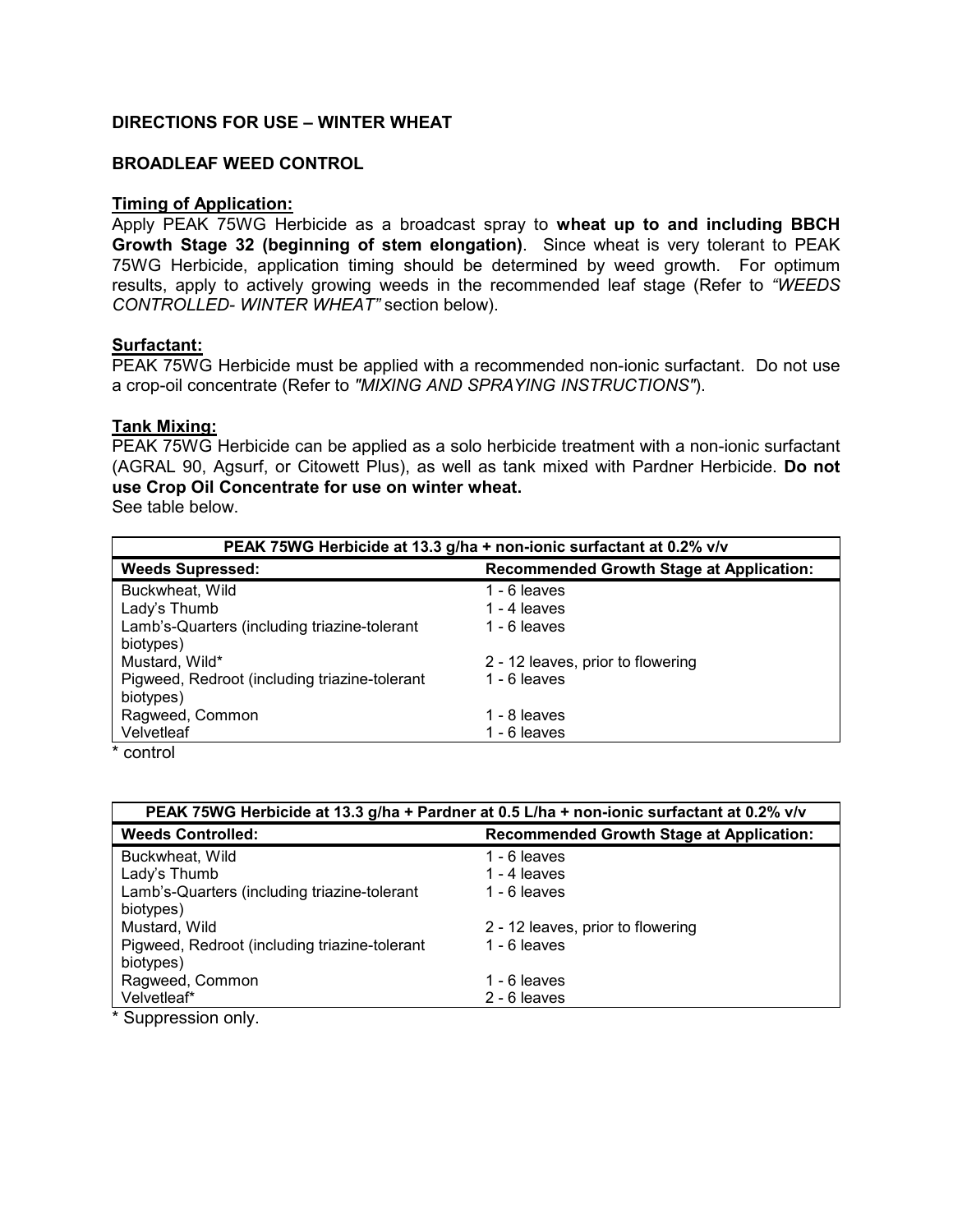# **BROADLEAF WEED AND DISEASE CONTROL:**

PEAK 75WG Herbicide plus Pardner Herbicide can be tank mixed with either 0.25 – 0.5 L/ha of TILT 250E Fungicide or 0.75 – 1 L/ha of QUILT Fungicide to provide one-pass control of the broadleaf weeds listed above and certain diseases as listed with each 3-way tank mix. Consult the TILT 250E Fungicide or QUILT Fungicide labels for further information on diseases controlled. Apply all tank mixes up to the BBCH Growth Stage 32 (beginning of stem elongation) in wheat only. Refer to fungicide labels for best growth stage timing for spray for control of the fungicides listed. Do not harvest winter wheat treated with TILT 250E Fungicide or QUILT Fungicide for forage. Refer to all tank mix partner labels for further use instructions.

In some cases, tank mixing a pest control product with another pest control product or a fertilizer can result in biological effects that could include, but are not limited to: reduced pest efficacy or increased host crop injury. The user should contact GOWAN COMPANY at 1-800- 960-4318 for information before mixing any pesticide or fertilizer that is not specifically recommended on this label.

# **USE PRECAUTIONS:**

- Do not apply PEAK 75WG Herbicide where its movement in the soil may place it in contact with non-target plants or their roots.
- Do not use soils treated with PEAK 75WG Herbicide for gardens, lawns, etc. without consulting the *"RECROPPING GUIDELINES"* section.
- Do not apply PEAK 75WG Herbicide under conditions where uniform coverage at label rates cannot be obtained. Avoid overlapping. Shut off spray boom while starting, turning, slowing or stopping to prevent crop injury from an excess application.
- Do not allow spray or spray mist to drift onto adjacent sensitive crops or onto land which will be rotated to sensitive crops (see *"RECROPPING GUIDELINES"* section). Do not drain or flush spray equipment on or near desirable vegetation.
- Do not use flood jet nozzles or controlled droplet application equipment.
- For maximum crop safety, do not apply PEAK 75WG Herbicide to corn which has been treated with an organophosphorus insecticide. If an IR corn hybrid is planted, organophosphorus insecticides can be used according to label directions without increasing the likelihood of injury to those hybrids when PEAK 75WG Herbicide is applied.
- Do not apply PEAK 75WG Herbicide to winter wheat if cold, wet environmental conditions that stress wheat are expected within 1 week after application. Cold, wet weather following PEAK 75WG Herbicide applications to winter wheat may result in injury to the cereal crop; this injury is normally temporary and yields are not affected.
- Do not apply when environmental conditions such as wind speed, temperature, relative humidity etc. are favourable for drift to occur.
- Do not apply to terrain where there is a potential for surface run-off to enter aquatic systems.
- When tank-mixes are permitted, read and observe all label directions, including rates and restrictions for each product used in the tank-mix. Follow the more stringent label precautionary measures for mixing, loading and applying stated on both product labels.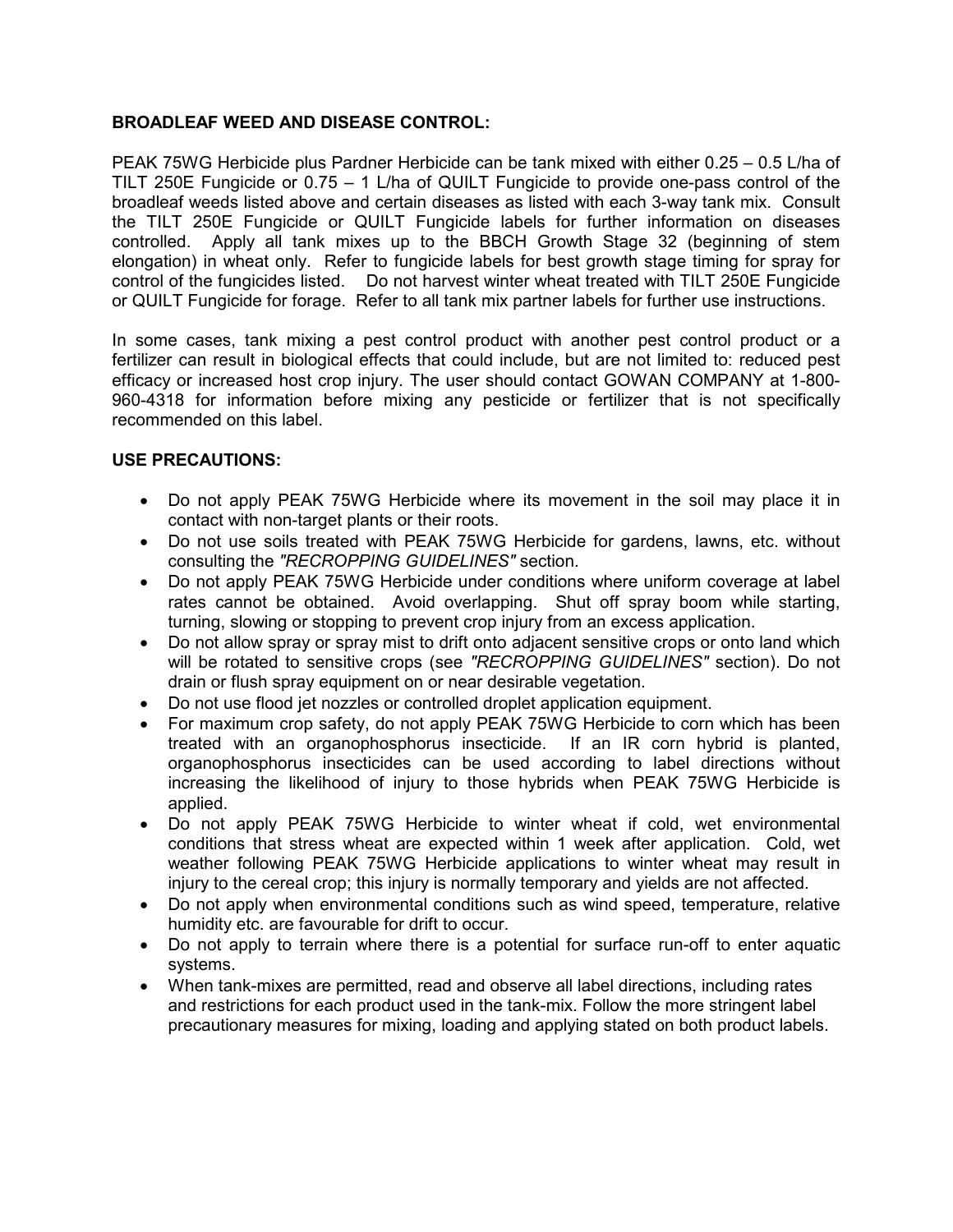# **MIXING AND SPRAYING INSTRUCTIONS:**

# **GROUND APPLICATION ONLY:**

#### **WATER VOLUME:**

Minimum of 150 litres per hectare.

Do not use liquid fertilizer as a carrier for PEAK 75WG Herbicide applications. Liquid fertilizer may prevent the water-soluble bags from dissolving properly.

#### **SPRAY PRESSURE:**

200 - 300 kPa

#### **SPRAY NOZZLES:**

Flat Fan with 50 mesh or larger screens. For uniform coverage and increased penetration of the crop canopy, set the nozzles at a downward angle of 90 degrees  $(90^{\circ})$ .

# **SURFACTANT:**

Field corn:

PEAK 75WG Herbicide + tank mix partner **must** be applied with either: a) a recommended non-ionic surfactant such as AGRAL 90, Ag-Surf or Citowett Plus at 0.2% v/v (2.0 L for each 1000 L of spray mixture); or

b) a crop oil concentrate at 1.0% v/v (10 L for each 1000 L of spray mixture).

# **Do not use a crop oil concentrate if tank mixing with all Ultim herbicide formulations or Accent herbicide.**

Winter wheat:

PEAK 75WG Herbicide + tank mix partner **must** be applied with a recommended non-ionic surfactant such as AGRAL 90, Ag-Surf or Citowett Plus at 0.2% v/v (2.0 L for each 1000 L of spray mixture).

# **Do not use a crop oil concentrate if tank mixing with Pardner Herbicide.**

Do not apply if rain is expected within 4 hours after spraying.

#### **MIXING PROCEDURE:**

- 1. Ensure that the sprayer is totally clean.
- 2. Fill the spray tank three quarters full with water. Engage gentle agitation.
- 3. Ensure the agitation system is working properly and that it creates a rippling or rolling action on the water surface.
- 4. Add the appropriate amount of PEAK 75WG Herbicide and Ultim herbicide or Accent herbicide, if being used, directly into the spray tank. Allow eight (8) minutes for complete mixing.
- 5. Ensure PEAK 75WG Herbicide and Ultim herbicide or Accent herbicide, if being used, is completely in suspension before adding the desired broadleaf weed tank-mix partner.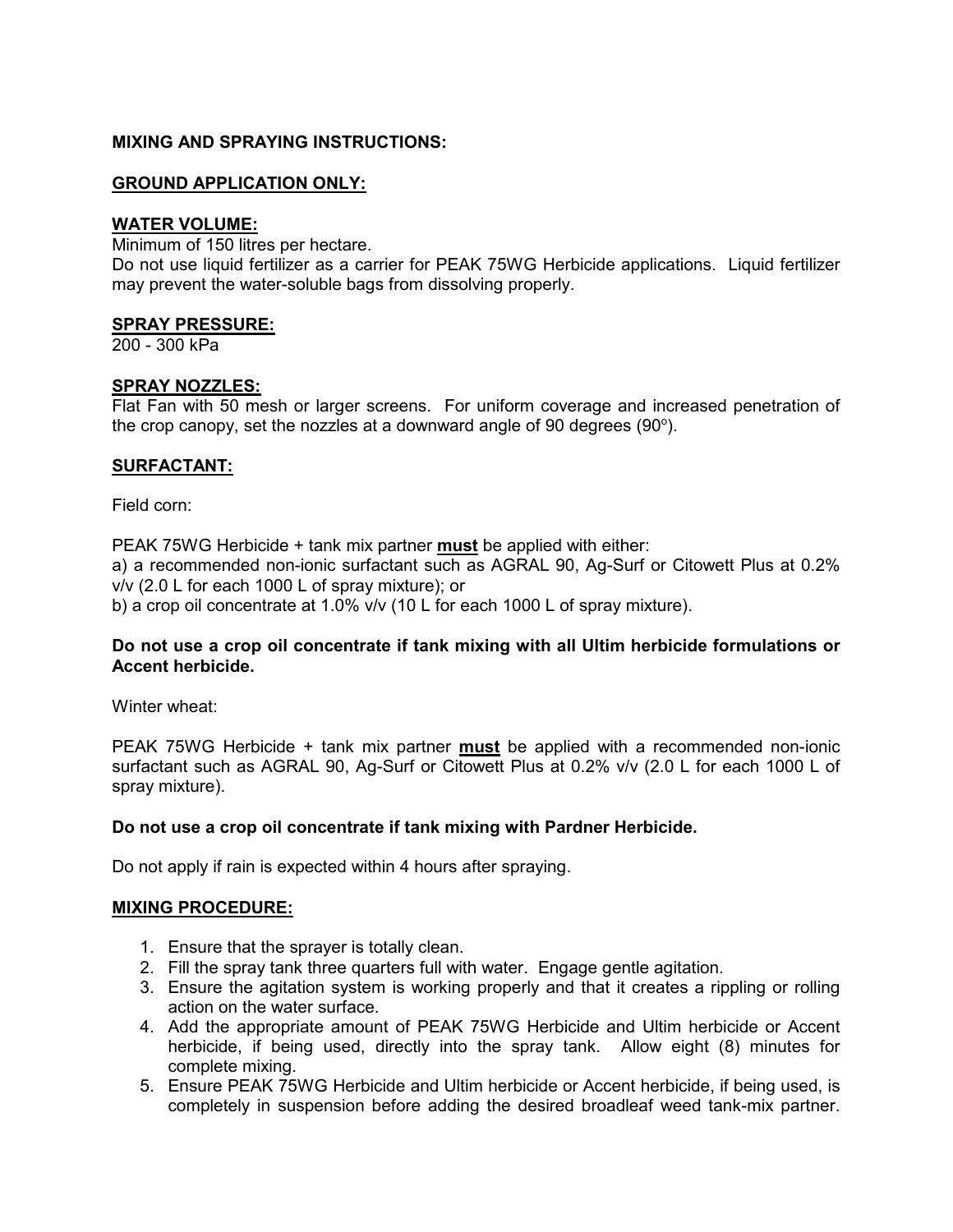Agitate an additional 2 to 3 minutes, then add a recommended non-ionic surfactant at 0.2% v/v (2.0 L for each 1000 L of water) or crop oil concentrate at 1.0% v/v (10 L for each 1000 L of water).

**Do not use a crop oil concentrate if tank mixing with all Ultim herbicide formulations, Accent herbicide, or Pardner herbicide.** 

- 6. Continue agitation while completing the filling of the sprayer.
- 7. Continuous agitation is required to keep PEAK 75WG Herbicide in suspension. Do not allow the spray mixture to stand without agitation.
- 8. Use the spray suspension as soon as it is prepared.
- 9. Do not mix, load or clean spray equipment where there is a potential to contaminate wells or aquatic systems.

# **RECROPPING GUIDELINES:**

Certain crops have been shown to be highly sensitive to low residues of PEAK 75WG Herbicide in the soil. The risk of injury to rotational crops is affected by the application rate and by a combination of factors including soil parameters (i.e. soil type, soil temperature, soil pH), sensitivity of the rotational crop, rainfall levels and the recropping interval. The breakdown process is more rapid under conditions of high soil moisture, high soil temperature, and low soil pH. Degradation is generally slower under conditions of low soil moisture, low soil temperature, and high soil pH. The minimum recropping interval is the time between the last application of PEAK 75WG Herbicide and the anticipated date of planting of the next crop.

To avoid injury to subsequent crops after an application of the recommended rate of PEAK 75WG Herbicide, the following recropping intervals should be observed.

| ∥ CROP                                                                 | <b>MINIMAL INTERVAL (MONTHS)</b> |
|------------------------------------------------------------------------|----------------------------------|
| Field Corn, Spring Barley, Spring Oats,<br>Peas, Soybeans, White Beans |                                  |
| ll Alfalfa                                                             | 22                               |
| All Other Crops                                                        | Field Bioassav                   |

#### **RECROPPING GUIDELINES**

Observe the recropping guidelines of any product to be tank mixed with PEAK 75WG Herbicide. Land treated with PEAK 75WG Herbicide CAN ONLY BE PLANTED TO A CROP NOT LISTED IN THE PRECEDING TABLE if a field bioassay can be successfully performed. The bioassay must indicate normal growth with no yield reductions.

When conducting a field bioassay, it is very important to select a representative area(s) of the field previously treated with PEAK 75WG Herbicide to plant the test crop(s).

#### **FIELD BIOASSAY**

#### **Representative Sample:**

Ensure that soil parameters such as soil texture, depth of top soil layer, soil pH and drainage of the test area selected are representative of the remainder of the field.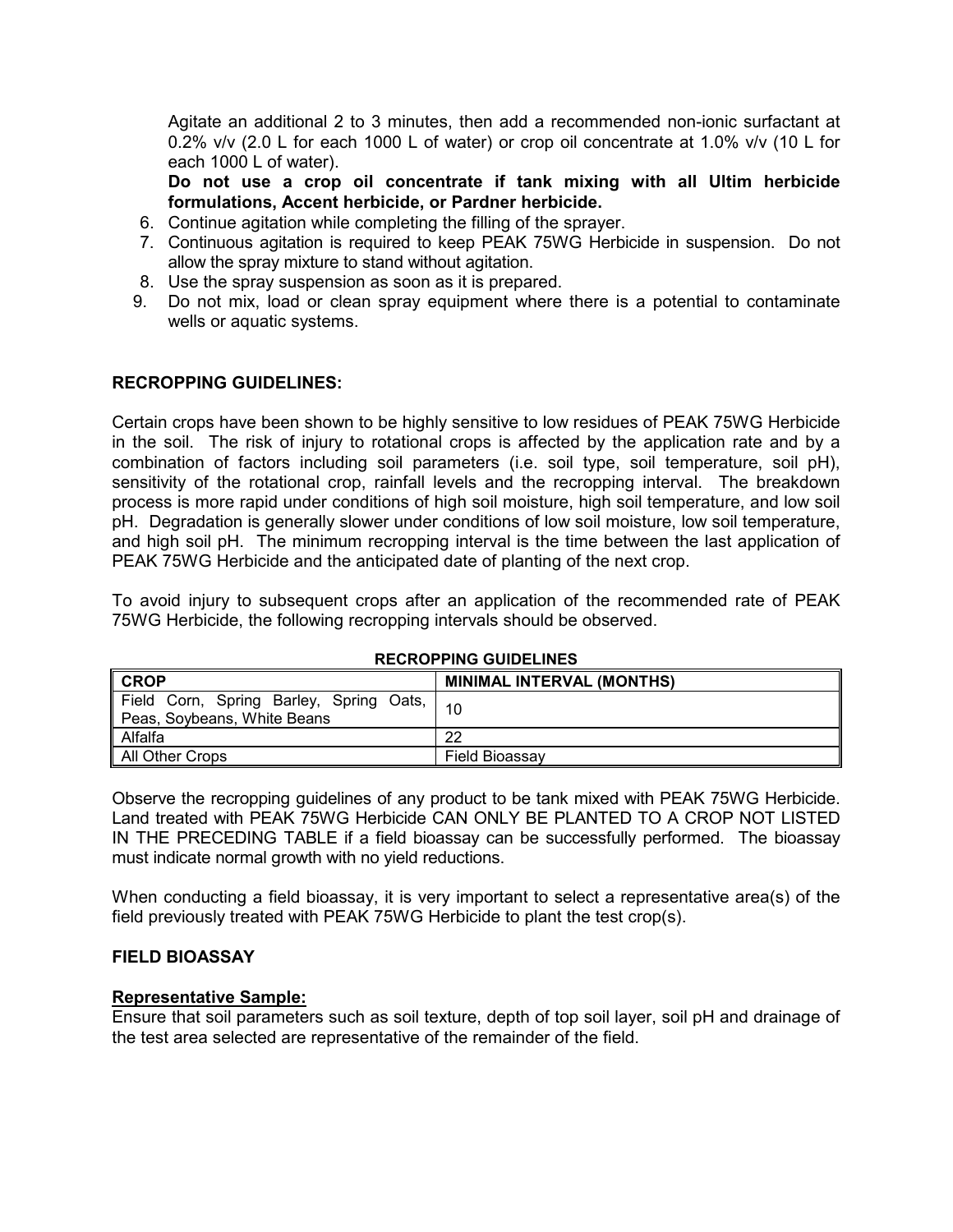# **Sample Size:**

The seeded area of each selected bioassay crop must be large enough to ensure that reliable results are obtained. The seedbed preparations and seeding of the bioassay crop(s) should be conducted the same way as when the entire field would be planted.

# **Other Residual Herbicides:**

It is important that other herbicide products which are known to have residual activity were not applied to the field between the last application of PEAK 75WG Herbicide and the bioassay testing period. Avoid the use of other pesticides during the duration of the bioassay as they may damage the indicator crop(s).

# **Comparisons:**

Ideally, an untreated check strip in a neighbouring field should be established and monitored for comparison since growing conditions can vary greatly from year to year and may result in erroneous results.

# **Assessment:**

The site should be monitored regularly throughout the growing season. Watch for any damage to the crop such as thinning, yellowing or stunting. A yield sample should be taken and compared to an adjacent untreated field.

# *DO NOT ROTATE TO OTHER CROPS UNTIL THE BIOASSAY INDICATES NORMAL GROWTH WITH NO YIELD REDUCTIONS.*

*Failure to follow these recropping guidelines could result in injury to seeded crop(s).*

# **SPRAYER CLEANUP:**

To avoid subsequent injury to other crops, thoroughly clean application equipment immediately after spraying. Ensure that all traces of the product are removed. The following procedures are recommended:

- 1. Drain and flush tank, boom and all hoses for several minutes with clean water containing a household detergent. **Do not** clean the sprayer near desirable vegetation, wells or other water sources.
- 2. Fill the sprayer tank with clean water and add one litre of household ammonia (containing 3% ammonia) per 100 litres of water. Allow the solution to agitate for 15 minutes prior to flushing the solution through the boom and nozzles. Drain the system.
- 3. Remove the nozzles and screens and wash separately in a bucket containing the ammonia solution.
- 4. Thoroughly rinse the tank, hoses, booms, nozzles and screens with clean water for a minimum of 5 minutes to remove all traces of ammonia.
- 5. Dispose of all rinsings in accordance with provincial regulations.

**CAUTION:** Do not use ammonia in conjunction with chlorine bleach as this could result in the release of chlorine gas which can cause severe eye, nose, throat and lung irritation. Do not clean sprayer equipment in an enclosed area.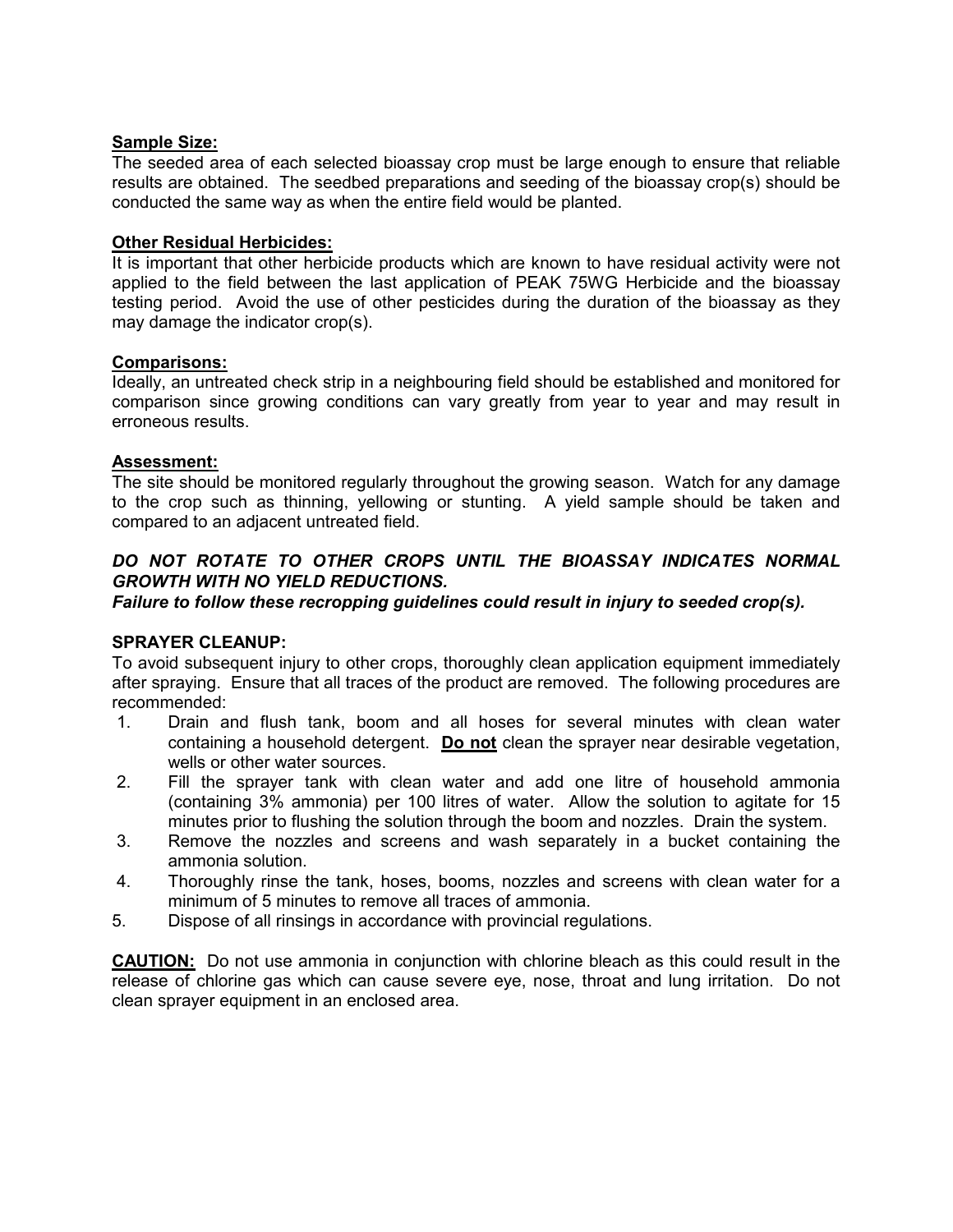# **NOTE TO USER:**

The DIRECTIONS FOR USE for the uses described in this section of the label were developed by persons other than Gowan Company, LLC. under the User Requested Minor Use Label Expansion program. For these uses, Gowan Company, LLC has not fully assessed performance (efficacy) and/or crop tolerance (phytotoxicity) under all environmental conditions or for all crop varieties when used in accordance with the label. The user should test the product on a small area first, under local conditions and using standard practices, to confirm the product is suitable for widespread application.

# **GRAIN AND FORAGE SORGHUM OR GRAIN AND FORAGE MILLET:**

Ground application only. Do not apply by air. Make only one post emergent application per year. Do not graze or cut sorghum or millet for forage within 60 days of application. Do not graze or cut sorghum or millet for grain within 120 days of application.

# **Timing of Application:**

Apply PEAK 75WG Herbicide as a broadcast spray, with Banvel II herbicide and a recommended surfactant, to **grain and forage sorghum or grain and forage millet between the three and five leaf stages**. For optimum results, apply to actively growing weeds when they are in the one to six leaf stage.

# **Surfactant:**

PEAK 75WG Herbicide must be applied with a recommended non-ionic surfactant or crop oil concentrate (See below).

# **Tank Mixing:**

PEAK 75WG Herbicide must be tank mixed with either a non-ionic surfactant (AGRAL 90, Agsurf or Citowett Plus) or a Crop Oil Concentrate (Assist) plus Banvel II.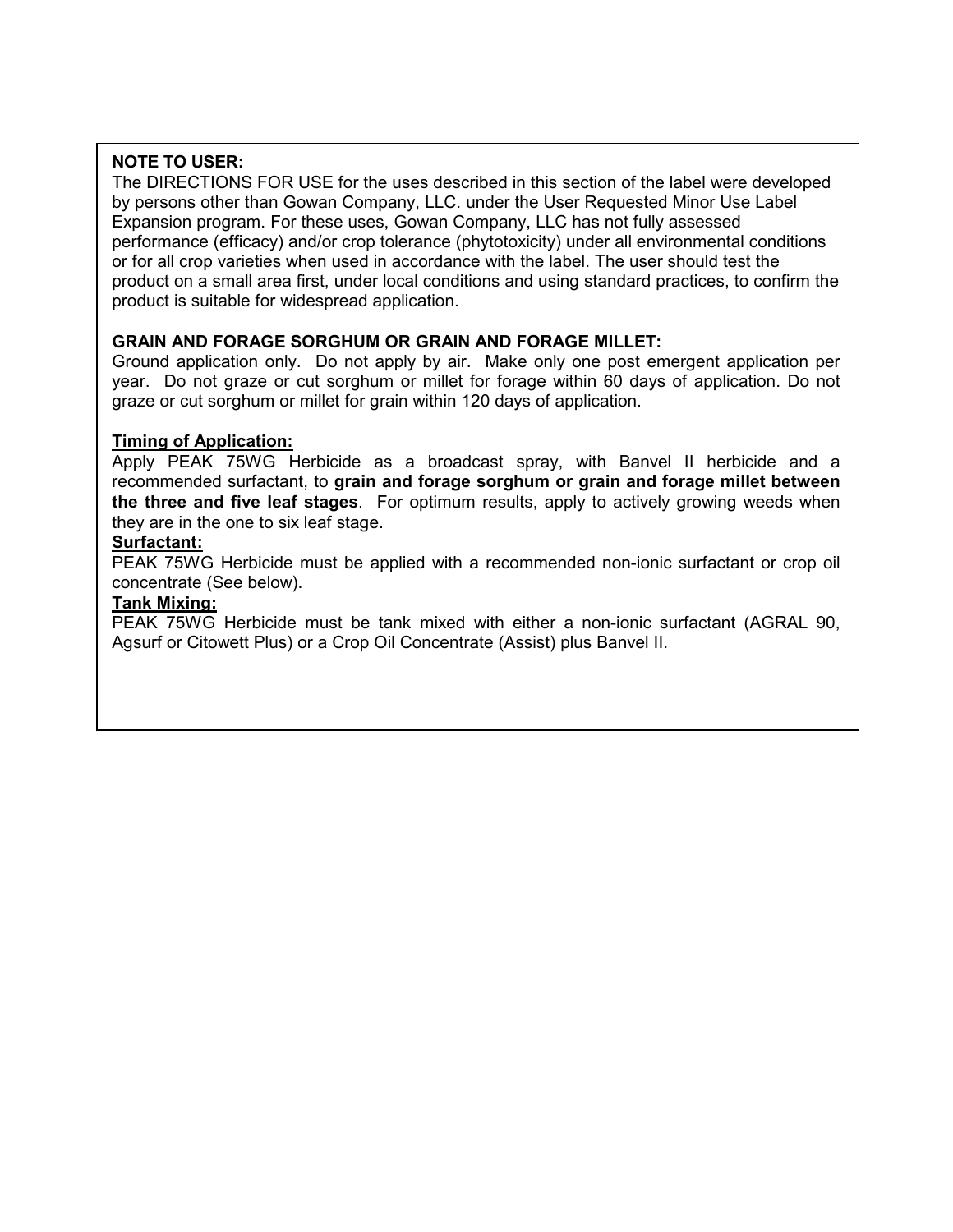# **USE RATE**

13.3 g/ha of PEAK 75WG Herbicide+ non-ionic surfactant at 0.2% v/v or crop oil concentrate at 1.0% v/v plus Banvel II herbicide at 0.3 L/ha

Weeds Controlled:

Cocklebur, Lady's Thumb, Lamb's-Quarters (including triazine-tolerant biotypes), Wild Mustard, Redroot Pigweed (including triazine-tolerant biotypes), Common Ragweed, Velvetleaf

#### **SEED CORN – EASTERN CANADA ONLY:**

Ground application only. Do not apply by air. Make only one post emergent application per year. Do not graze or feed treated forage to livestock. Do not use seed from treated plants for food, feed or oil purposes. Consult the seed supplier for information on the tolerance of seed corn inbred lines prior to the use of PEAK 75WG Herbicide

#### **Timing of Application:**

Apply PEAK 75WG Herbicide as a broadcast spray, with Banvel II herbicide and a recommended surfactant, to seed corn **between the two and seven leaf stages**. For optimum results, apply to actively growing weeds when they are in the one to six leaf stage.

# **Surfactant:**

PEAK 75WG Herbicide must be applied with a recommended non-ionic surfactant (See below).

#### **Tank Mixing:**

PEAK 75WG Herbicide must be tank mixed with a non-ionic surfactant plus Banvel II in a minimum spray volume of 150 litres per hectare.

#### **USE RATE**

13.3 g/ha of PEAK 75WG Herbicide+ non-ionic surfactant at 0.2% v/v plus Banvel II herbicide at 0.3 L/ha

Weeds Controlled:

Cocklebur, Lady's Thumb, Lamb's-Quarters (including triazine-tolerant biotypes), Wild Mustard, Redroot Pigweed (including triazine-tolerant biotypes), Common Ragweed, Velvetleaf

#### **WINTER WHEAT- EASTERN CANADA ONLY- WILD CARROT (***Daucus carota***) CONTROL:**

Apply PEAK 75WG Herbicide as a broadcast spray to **wheat up to and including BBCH Growth Stage 32 (beginning of stem elongation)**. Since wheat is very tolerant to PEAK 75WG Herbicide, application timing should be determined by weed growth. Apply when wild carrot is at the 2 – 20 leaf stage.

#### **Surfactant:**

PEAK 75WG Herbicide must be applied with a recommended non-ionic surfactant. Do not use a crop-oil concentrate (Refer to *"MIXING AND SPRAYING INSTRUCTIONS"*).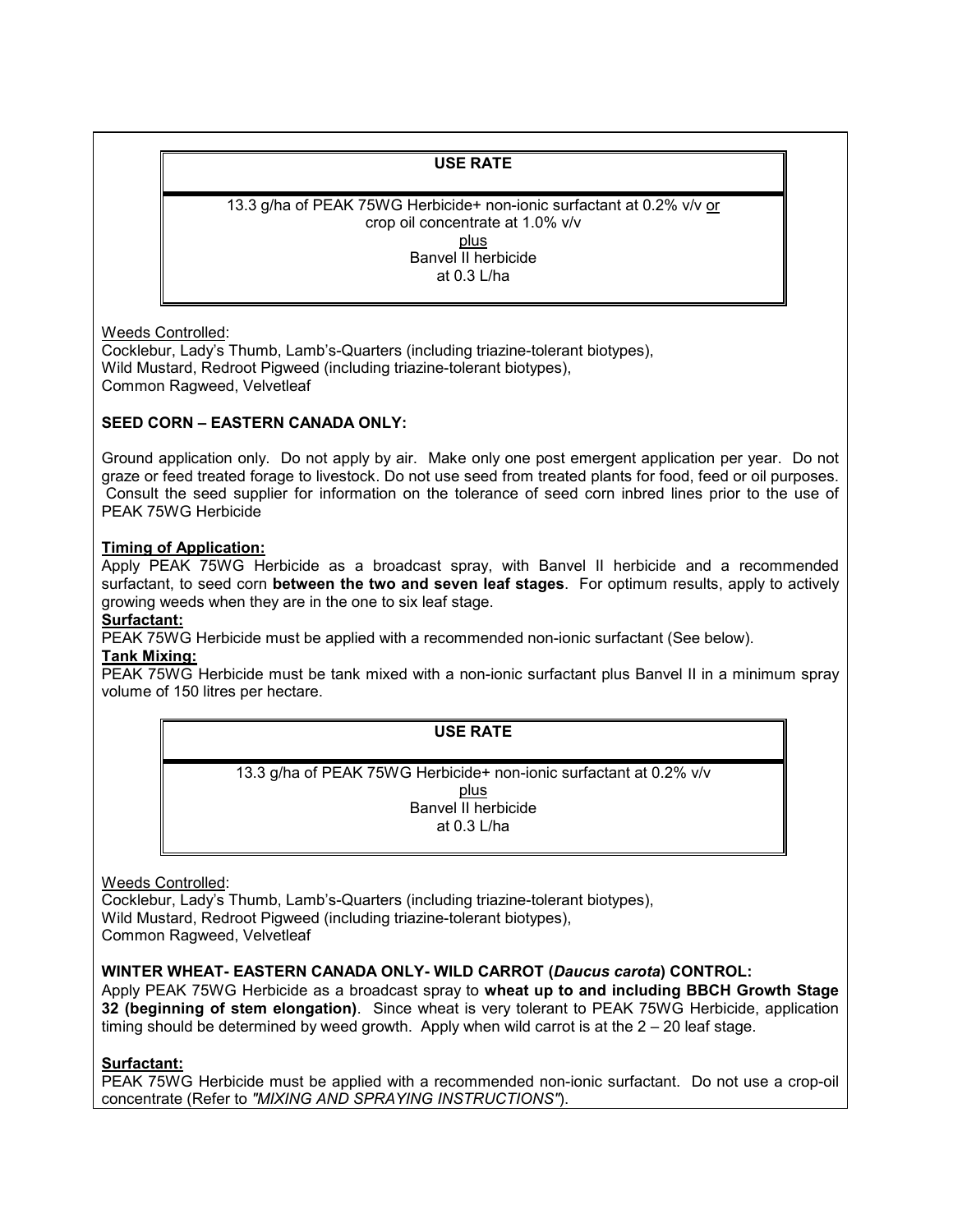# **Tank Mixing:**

PEAK 75WG Herbicide must be tank mixed with a non-ionic surfactant (AGRAL 90, Agsurf, or Citowett Plus). **Do not use Crop Oil Concentrate for use on winter wheat.** See table below.

| <b>USE RATE</b>                  |  |
|----------------------------------|--|
| 13.3 g/ha of PEAK 75WG Herbicide |  |
|                                  |  |
| Non-ionic surfactant at 0.2% v/v |  |
|                                  |  |
| 0.5 L/ha of Pardner Herbicide    |  |
|                                  |  |

# **Resistance-Management Recommendations**

For resistance management, PEAK 75WG is a Group 2 herbicide. Any weed population may contain or develop plants naturally resistant to PEAK 75WG and other Group 2 herbicides. The resistant biotypes may dominate the weed population if these herbicides are used repeatedly in the same field. Other resistance mechanisms that are not linked to site of action, but specific for individual chemicals, such as enhanced metabolism, may also exist. Appropriate resistancemanagement strategies should be followed.

# **To delay herbicide resistance:**

Where possible, rotate the use of PEAK 75WG or other Group 2 herbicides within a growing season (sequence) or among growing seasons with different herbicide groups that control the same weeds in a field.

Use tank mixtures with herbicides from a different group when such use is permitted. To delay resistance, the less resistance-prone partner should control the target weed(s) as effectively as the more resistance-prone partner.

Herbicide use should be based on an integrated weed management program that includes scouting, historical information related to herbicide use and crop rotation, and considers tillage (or other mechanical control methods), cultural (for example, higher crop seeding rates precision fertilizer application method and timing to favour the crop and not the weeds), biological (weed-competitive crops or varieties) and other management practices.

Monitor weed populations after herbicide application for signs of resistance development (for example, only one weed species on the herbicide label not controlled). If resistance is suspected, prevent weed seed production in the affected area if possible by an alternative herbicide from a different group. Prevent movement of resistant weed seeds to other fields by cleaning harvesting and tillage equipment when moving between fields, and planting clean seed.

Have suspected resistant weed seeds tested by a qualified laboratory to confirm resistance and identify alternative herbicide options.